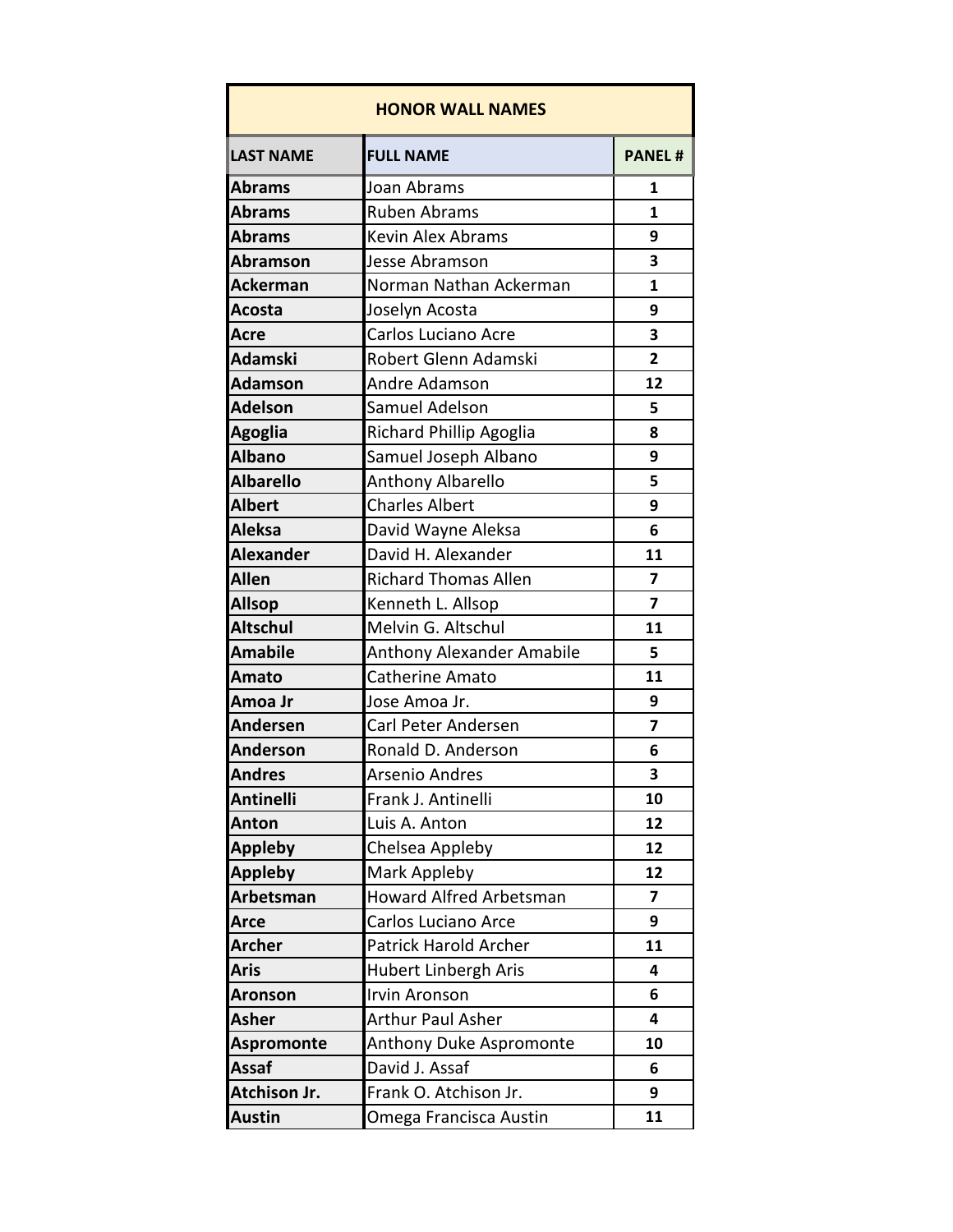| <b>Baccari</b>    | Joseph Baccari               | $\overline{2}$ |
|-------------------|------------------------------|----------------|
| <b>Bachrach</b>   | Alan M. Bachrach             | 1              |
| <b>Badolato</b>   | Frank Badolato               | 11             |
| <b>Bailey</b>     | Fred Willis Bailey Sr.       | $\mathbf{1}$   |
| <b>Bailey</b>     | Nathaniel Bailey             | 8              |
| <b>Bailey</b>     | <b>Arthur Edwin Bailey</b>   | 12             |
| <b>Baker</b>      | Anne Olivo Baker             | 6              |
| <b>Banks</b>      | William D. Banks             | 12             |
| <b>Barakat</b>    | Russell G. Barakat           | 11             |
| <b>Barash</b>     | Leo Barash                   | 10             |
| <b>Baratz</b>     | Joseph Baratz                | 11             |
| <b>Barker</b>     | David A. Barker              | 2              |
| <b>Barr</b>       | Lester Barr                  | 6              |
| <b>Barreneche</b> | Daniel Javier Barreneche     | $\mathbf{1}$   |
| <b>Barton</b>     | Foster A.Barton              | 8              |
| <b>Bass</b>       | Milton D. Bass               | $\overline{2}$ |
| <b>Bass</b>       | Joshua Bass                  | 6              |
| <b>Bassel</b>     | <b>Roy Edward Bassel</b>     | 8              |
| <b>Bauer</b>      | James Louis Bauer            | 9              |
| <b>Bayne</b>      | Melvin Bayne                 | 8              |
| <b>Bean</b>       | Gary R. Bean                 | $\mathbf{1}$   |
| <b>Bearse</b>     | <b>Robert William Bearse</b> | 9              |
| <b>Beaton</b>     | James Michael Beaton         | 6              |
| <b>Beckerman</b>  | Jay Beckerman                | 6              |
| <b>Behrje</b>     | Ryan James Behrje            | 3              |
| <b>Behrje</b>     | Scott Robert Behrje          | 3              |
| <b>Belabin</b>    | <b>Harold Belabin</b>        | 8              |
| <b>Belgiovine</b> | Ignazio M. Belgiovine        | 9              |
| <b>Belkin</b>     | Julius Belkin                | 1              |
| <b>Bellman</b>    | Allen Bellman                | 9              |
| <b>Bellomonte</b> | <b>Leonard Bellomonte</b>    | 3              |
| <b>Benitez</b>    | <b>Raul Benitez</b>          | $\mathbf{1}$   |
| <b>Bennett li</b> | Benjamin Harrison Bennett li | 7              |
| <b>Berg</b>       | <b>Milton Berg</b>           | 3              |
| <b>Bergemann</b>  | Paul Ronald Bergemann        | 8              |
| <b>Berglund</b>   | Geoffrey Dennis Berglund     | 3              |
| <b>Bergman</b>    | Martin Bergman               | 3              |
| <b>Berke</b>      | <b>Martin Bruce Berke</b>    | 8              |
| <b>Berkowitz</b>  | <b>Irving Berkowitz</b>      | 10             |
| <b>Berman</b>     | Gary Scott Berman            | $\mathbf{1}$   |
| <b>Bernstein</b>  | Robert E. Bernstein          | 2              |
| <b>Bernstein</b>  | Bert Bernstein               | $\overline{7}$ |
| <b>Bernstein</b>  | Norman Joel Bernstein        | 10             |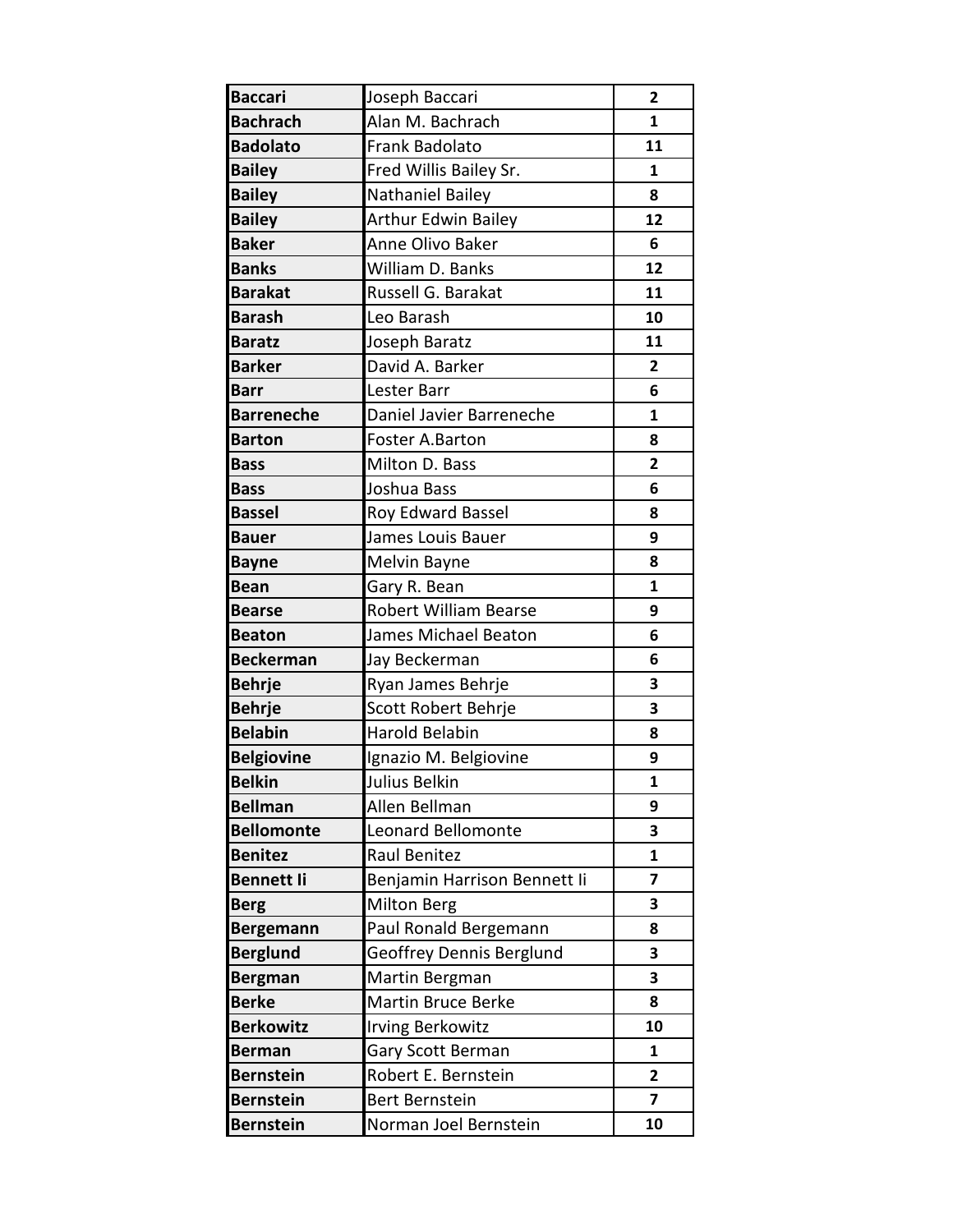| <b>Bertucelli</b> | Lawrence Bertucelli           | 12                      |
|-------------------|-------------------------------|-------------------------|
| <b>Beyrodt</b>    | Carl August Beyrodt           | 1                       |
| <b>Bider</b>      | Samuel Bider                  | $\overline{2}$          |
| <b>Binstock</b>   | Izzy Binstock                 | 9                       |
| <b>Blackburn</b>  | William Joseph Blackburn      | 11                      |
| <b>Blinderman</b> | Harold L. Blinderman          | 3                       |
| Blinski, Md       | Maurice Blinski, Md           | 3                       |
| <b>Block</b>      | <b>Hyman Block</b>            | 1                       |
| <b>Bloetscher</b> | Frederick Bloetscher          | 5                       |
| <b>Blumberg</b>   | <b>Norton Gerald Blumberg</b> | 4                       |
| <b>Blye</b>       | <b>Arnold Blye</b>            | 5                       |
| <b>Bobb</b>       | <b>Martin Bobb</b>            | 11                      |
| <b>Bohl</b>       | <b>Ronald Bohl</b>            | 11                      |
| <b>Bollon</b>     | <b>Arthur Peter Bollon</b>    | 5                       |
| <b>Bologno</b>    | Louis Bologno                 | 8                       |
| <b>Boniske</b>    | Raymond Phillip Boniske       | 5                       |
| <b>Bonner</b>     | James Richard Bonner          | 10                      |
| <b>Booze</b>      | Harold Booze                  | 11                      |
| <b>Borges</b>     | Fernando Borges               | 12                      |
| <b>Borner</b>     | Wesley F. Borner              | 9                       |
| <b>Boromei</b>    | Oreste Louis Boromei          | 4                       |
| <b>Brannock</b>   | William "Butch" Brannock      | $\overline{2}$          |
| <b>Brantley</b>   | Claudia Brantley              | 12                      |
| <b>Brass</b>      | <b>Gerald Brass</b>           | 4                       |
| <b>Braun</b>      | Hanns Leopold Braun           | 8                       |
| <b>Braunstein</b> | <b>Irving Braunstein</b>      | 5                       |
| <b>Brawerman</b>  | Morton I. Brawerman           | 10                      |
| <b>Breisblatt</b> | Daniel Breisblatt             | 11                      |
| <b>Brenner</b>    | Saul Brenner                  | $\overline{\mathbf{z}}$ |
| <b>Brescia</b>    | Nicholas Francis Brescia      | $\overline{\mathbf{z}}$ |
| <b>Brest</b>      | Selwyn Brest                  | 11                      |
| <b>Briggs</b>     | <b>Stephen Gerard Briggs</b>  | 4                       |
| <b>Brody</b>      | Stephen Brody                 | $\overline{\mathbf{z}}$ |
| <b>Bromberg</b>   | Aaron Bromberg                | 4                       |
| <b>Bromberg</b>   | Carl Nathan Bromberg          | 4                       |
| <b>Bromberg</b>   | Marvin Bromberg               | 4                       |
| <b>Bromberg</b>   | Aaron Bromberg                | $\overline{\mathbf{z}}$ |
| <b>Brooks</b>     | Lucian Alton Brooks           | 5                       |
| <b>Brooks</b>     | Kamilia Brooks                | 11                      |
| <b>Brothers</b>   | <b>Chad Richard Brothers</b>  | 11                      |
| <b>Browett</b>    | James Rene Browett            | 9                       |
| <b>Brown</b>      | Richard L. Brown              | $\overline{2}$          |
| <b>Brown</b>      | John T. Brown                 | 10                      |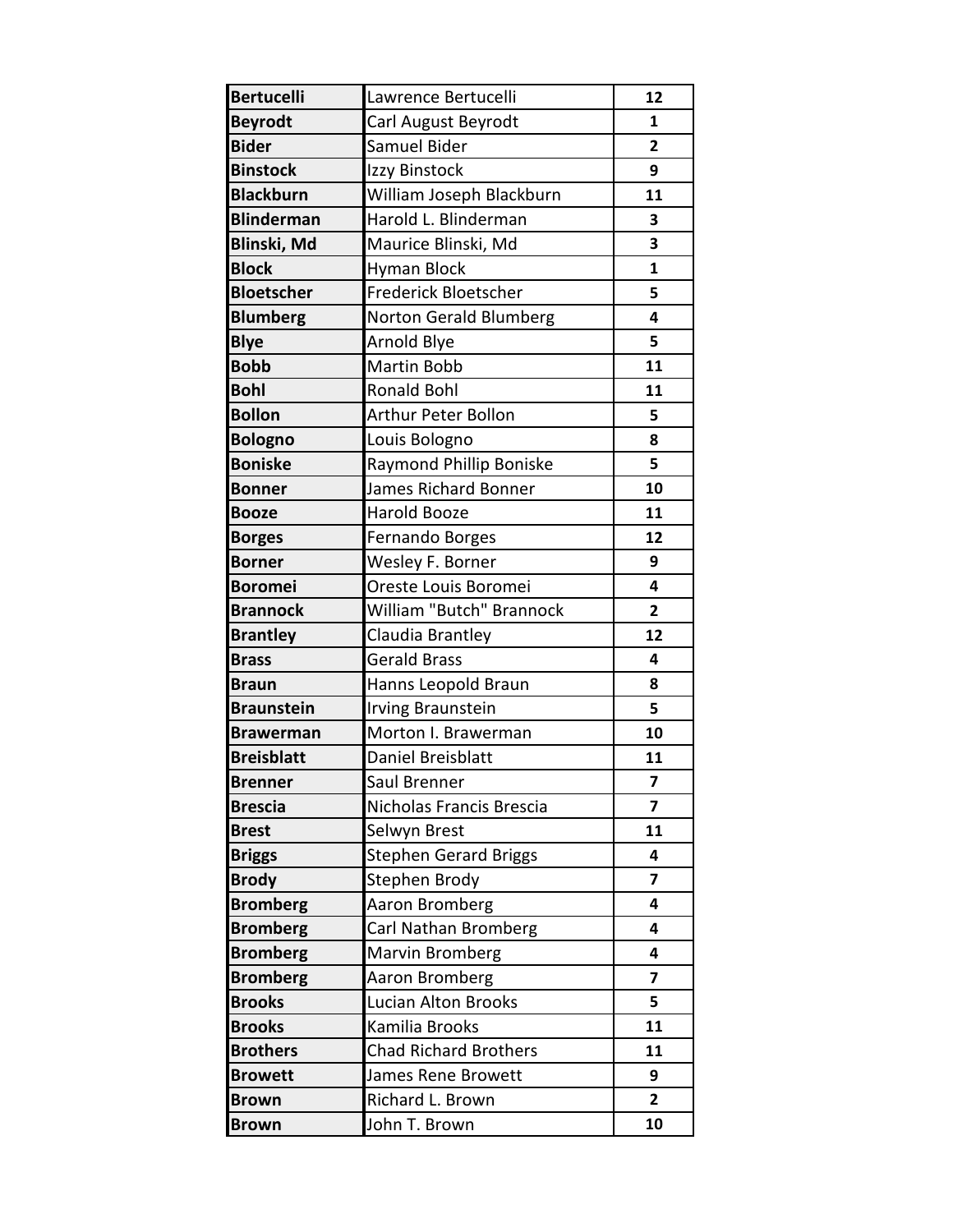| <b>Brown</b>       | <b>Arnold Brown</b>            | 11             |
|--------------------|--------------------------------|----------------|
| <b>Brown</b>       | Albert Brown                   | 12             |
| <b>Brown Jr.</b>   | Jerome F. Brown Jr.            | 11             |
| <b>Brownell</b>    | Stephen L. Brownell            | 12             |
| <b>Brownstein</b>  | Milton Brownstein              | 5              |
| <b>Brutovsky</b>   | David L. Brutovsky             | 5              |
| <b>Bua</b>         | John Joseph Bua                | 11             |
| <b>Buchman</b>     | Abraham Buchman                | 4              |
| <b>Buckley</b>     | Lawrence William Buckley       | 12             |
| <b>Burke</b>       | Cary Burke                     | 12             |
| <b>Burnett Jr.</b> | Duroy Robert Burnett Jr.       | $\overline{ }$ |
| <b>Burns</b>       | <b>Thomas James Burns</b>      | 12             |
| <b>Burrows</b>     | <b>Roland A. Burrows</b>       | 10             |
| <b>Burstiner</b>   | <b>Harvey Burstinger</b>       | 2              |
| <b>Burstiner</b>   | <b>Harvey Burstiner</b>        | $\overline{7}$ |
| <b>Busa</b>        | <b>Charles Chistopher Busa</b> | 6              |
| <b>Buscaglia</b>   | Richard A. Buscaglia           | $\overline{2}$ |
| <b>Bussell</b>     | Alan J. Bussell                | 6              |
| <b>Bussell</b>     | Alan J. Bussell                | $\overline{7}$ |
| Cahill             | William Joseph Cahill          | $\overline{2}$ |
| Calderon Jr.       | Rene Calderon Jr.              | 9              |
| <b>Callier</b>     | Corey Callier                  | 5              |
| Campanella         | Sue-Ann Lawrence Campanella    | 12             |
| Canan              | Michael William Canan          | 7              |
| Cannizzaro         | Joseph Vito Cannazzaro         | 5              |
| Cannizzaro         | Joseph Vito Cannizzaro         | 7              |
| Cantor             | Daniel Morris Cantor           | 5              |
| <b>Cantwell</b>    | Thomas Walter Cantwell         | $\mathbf{1}$   |
| Caradonna          | Salvatore Dino Caradonna       | 5              |
| Carl               | Ralph Lee Carl                 | 10             |
| <b>Carness</b>     | <b>Daniel Carness</b>          | 9              |
| Carp               | <b>Milton Carp</b>             | 10             |
| <b>Carrey</b>      | <b>Richard Arthur Carrey</b>   | 1              |
| <b>Carriere</b>    | <b>Herve Omer Carriere</b>     | 8              |
| <b>Carrion</b>     | Joseph Anthony Carrion         | 4              |
| Casper Jr.         | Louis Frederick Casper Jr.     | 6              |
| Cassio Jr.         | Joseph V. Cassio Jr.           | 12             |
| <b>Castillo</b>    | Julio Maico Castillo           | 6              |
| <b>Castillo</b>    | Juan A. Castillo               | 8              |
| Castrejon          | Guillermo Castrejon            | $\mathbf{1}$   |
| <b>Castro</b>      | Lisa Natalie Castro            | 11             |
| Cefola Sr.         | Joseph A. Cefola Sr.           | 10             |
| <b>Cerrato</b>     | Vincent Jim Cerrato            | 6              |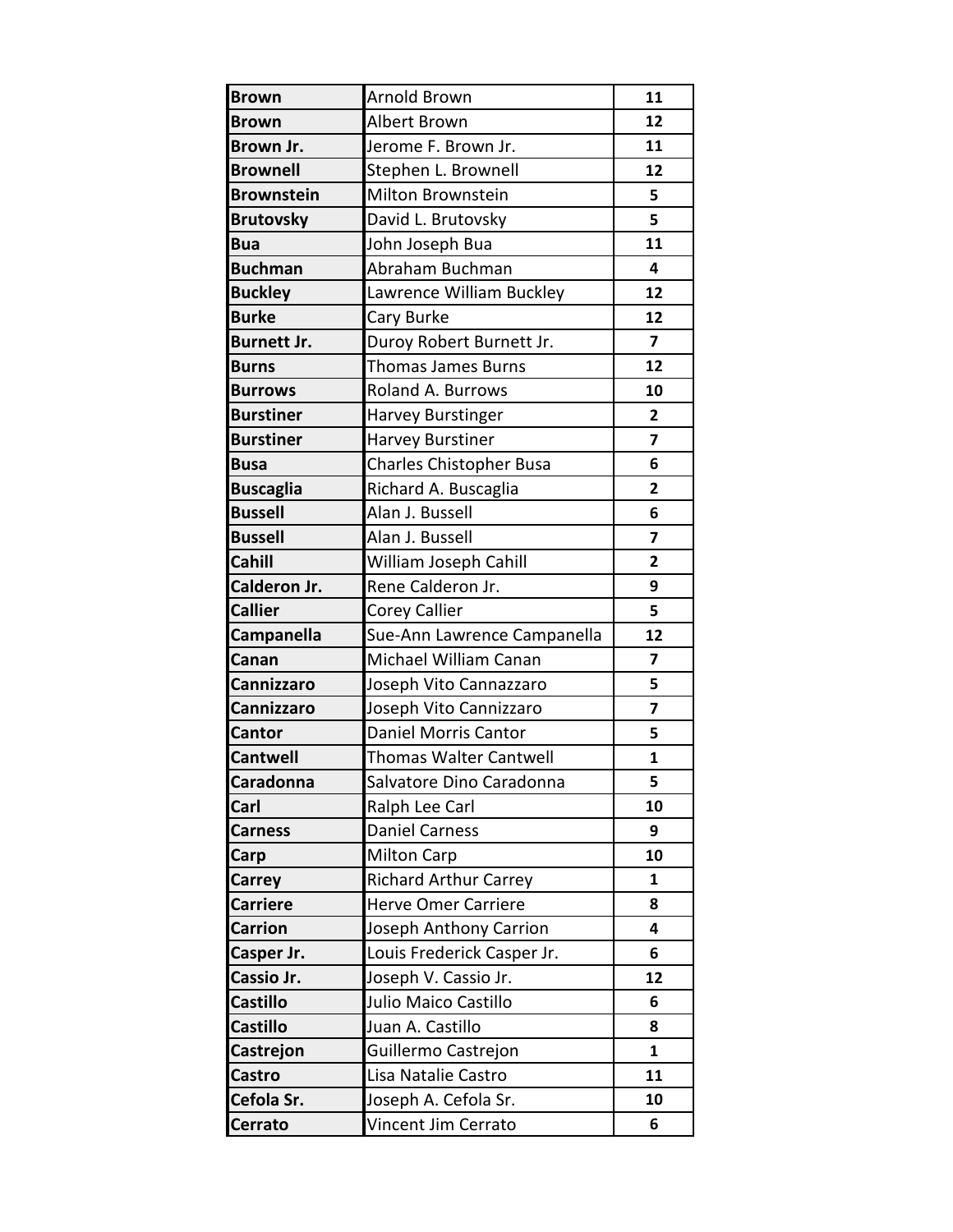| <b>Chambers</b>    | <b>Ramiro Machel Chambers</b> | $\mathbf{1}$            |
|--------------------|-------------------------------|-------------------------|
| Champagne          | Joseph S. Champagne           | 6                       |
| <b>Chang</b>       | David Chang                   | 8                       |
| <b>Cheek</b>       | Larry Paul Cheek              | $\overline{\mathbf{z}}$ |
| <b>Chermak</b>     | <b>Herbert Chermak</b>        | 6                       |
| <b>Chernoff</b>    | <b>Donald Chernoff</b>        | 11                      |
| Christopher        | Michael James Christopher     | 3                       |
| <b>Christopher</b> | Wilmuth Christopher           | 9                       |
| <b>Ciervo</b>      | Guido Ciervo                  | $\mathbf{1}$            |
| <b>Clark</b>       | James H. Clark                | 12                      |
| Clodgo             | Phillip Clodgo                | 3                       |
| Cluen              | Milton John Cluen             | 9                       |
| <b>Coakley</b>     | Michael Joseph Coakley        | $\overline{2}$          |
| <b>Cohen</b>       | Allen Cohen                   | $\overline{2}$          |
| Cohen              | Leonard A. Cohen              | $\overline{2}$          |
| <b>Cohen</b>       | Philip Cohen                  | $\overline{\mathbf{2}}$ |
| <b>Cohen</b>       | <b>Arthur Cohen</b>           | 3                       |
| <b>Cohen</b>       | David S. Cohen                | 3                       |
| <b>Cohen</b>       | Harvey Cohen                  | 3                       |
| <b>Cohen</b>       | <b>Irving Cohen</b>           | 3                       |
| <b>Cohen</b>       | Samuel Cohen                  | 4                       |
| <b>Cohen</b>       | Seymore D. Cohen              | 4                       |
| <b>Cohen</b>       | Daniel R. Cohen               | 5                       |
| <b>Cohen</b>       | Leonard Cohen                 | 6                       |
| <b>Cohen</b>       | Leonard A. Cohen              | $\overline{\mathbf{z}}$ |
| <b>Cohen</b>       | Seymour D. Cohen              | 7                       |
| <b>Cohen</b>       | Stephen Cohen                 | 9                       |
| Cohen              | Albert Cohen                  | 10                      |
| <b>Cohen</b>       | Louis Cohen                   | 10                      |
| <b>Cohen</b>       | Sheldon B. Cohen              | 10                      |
| <b>Cohen</b>       | Harry Cohen                   | 8                       |
| <b>Cohen</b>       | Jerome Herbert Cohen          | 8                       |
| <b>Colen</b>       | Howard M. Colen               | 4                       |
| <b>Collopy Jr</b>  | Thomas Keath Collopy Jr.      | $\overline{2}$          |
| <b>Cordova</b>     | <b>Henry Cordova</b>          | 5                       |
| Corito             | Murry Corito                  | $\overline{\mathbf{z}}$ |
| Corredera          | Betty M. Corredera            | 4                       |
| <b>Cosetino</b>    | Joseph M. Cosentino           | 2                       |
| <b>Cotton</b>      | <b>Billy Charles Cotton</b>   | 9                       |
| <b>Cowall</b>      | John Francis Cowall           | 10                      |
| <b>Crary</b>       | <b>Richard James Crary</b>    | 7                       |
| <b>Cruz</b>        | Juan Francisco Cruz           | $\overline{\mathbf{z}}$ |
| <b>Cruz-Hassan</b> | Jose Cruz-Hassan              | $\mathbf{2}$            |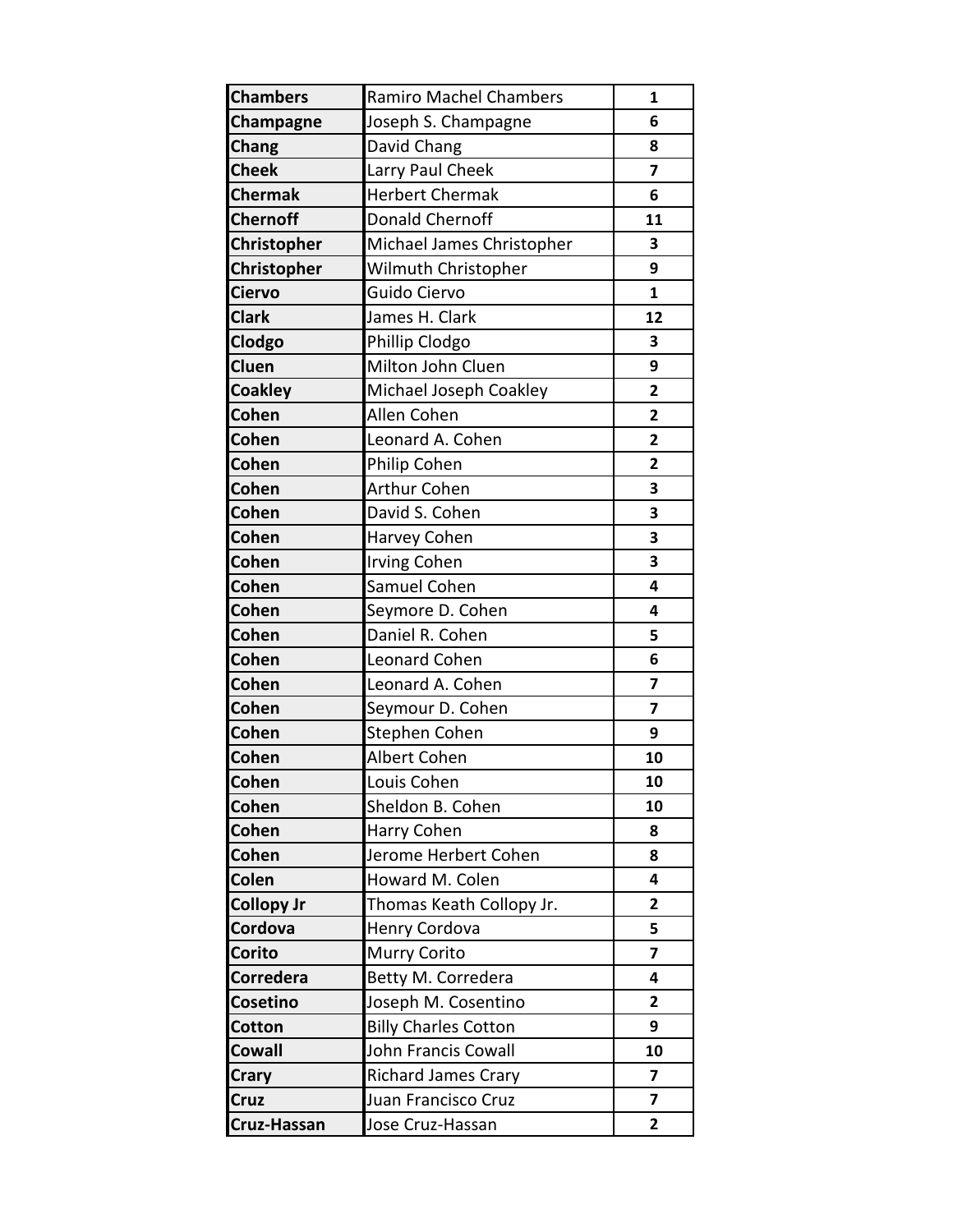| <b>Cuchel</b>     | Ernest J. Cuchel                 | 7                       |
|-------------------|----------------------------------|-------------------------|
| Culp              | Donald Roger Culp Sr.            | 12                      |
| Cupo              | Gerald John Cupo                 | 10                      |
| <b>Cuzzo</b>      | Vincent Cuzzo                    | 8                       |
| D'Agnese          | Michael D'Agnese                 | $\overline{2}$          |
| <b>Daley</b>      | <b>Herbert Daley</b>             | $\mathbf{1}$            |
| Dam               | Gerardus Vincento Dam            | 10                      |
| <b>D'Andrea</b>   | Anthony D'Andrea                 | 3                       |
| <b>Daspit</b>     | <b>Philip Gregory Daspit</b>     | 11                      |
| <b>Davidson</b>   | Joel Davidson                    | 1                       |
| <b>Davidson</b>   | Louis Davidson                   | $\mathbf{1}$            |
| <b>Davis</b>      | <b>Ishman Davis</b>              | 5                       |
| <b>Davis</b>      | <b>Paul Davis</b>                | $\overline{7}$          |
| <b>Davis</b>      | Jerome Davis                     | 12                      |
| Day               | <b>Brian Alton Day</b>           | $\overline{2}$          |
| De Grazia         | Frank J. De Grazia               | 9                       |
| De Longy          | <b>Richard Randall De Longy</b>  | 12                      |
| <b>De Marsico</b> | <b>Thomas Richard De Marsico</b> | 3                       |
| <b>De Potter</b>  | John Ramond De Potter            | 12                      |
| De Rivera         | Linda A. De Rivera               | 10                      |
| Dean              | Ralph E. De Stefano              | $\overline{2}$          |
| <b>Dear</b>       | <b>Gregory Anthony Dear</b>      | 11                      |
| <b>Deas</b>       | <b>Edward C. Deas</b>            | 3                       |
| <b>Deitch</b>     | Leo Lee Deitch                   | 3                       |
| Del Pino Jr.      | Sergio Del Pino Jr.              | 11                      |
| <b>Destefano</b>  | <b>Herbert Gorton Dean</b>       | $\overline{2}$          |
| Dias-Rivera       | Sergio Luis Diaz-Rivera          | 5                       |
| <b>Dienes</b>     | <b>Herbert Dienes</b>            | 3                       |
| <b>Digloria</b>   | Richard Digloria                 | 2                       |
| <b>Ditman</b>     | Julius Ditman                    | 4                       |
| <b>Dobbs</b>      | Lilburn Guthrie Dobbs            | 4                       |
| <b>Domenitz</b>   | Lawrence Domenitz                | 4                       |
| Dorn Sr.          | Robert J. Dorn Sr.               | $\mathbf{2}$            |
| <b>Douglas</b>    | Kenneth T. Douglas               | 4                       |
| <b>Dove</b>       | David Charles Dove               | 5                       |
| <b>Doyle</b>      | <b>Thomas Edward Doyle</b>       | 6                       |
| <b>Drucker</b>    | <b>Howard Morris Drucker</b>     | 6                       |
| <b>Dubin</b>      | Melvin Leonard Dubin             | $\overline{2}$          |
| <b>Dubrow</b>     | David Dubrow                     | 2                       |
| <b>Dubrow</b>     | Seymour Dubrow                   | 6                       |
| <b>Duenas</b>     | Patricia Anilu Duenas            | 12                      |
| <b>Dunn</b>       | Paul Mc Arthur Dunn              | 6                       |
| <b>Dykes</b>      | Deliah D. Porter Dykes           | $\overline{\mathbf{z}}$ |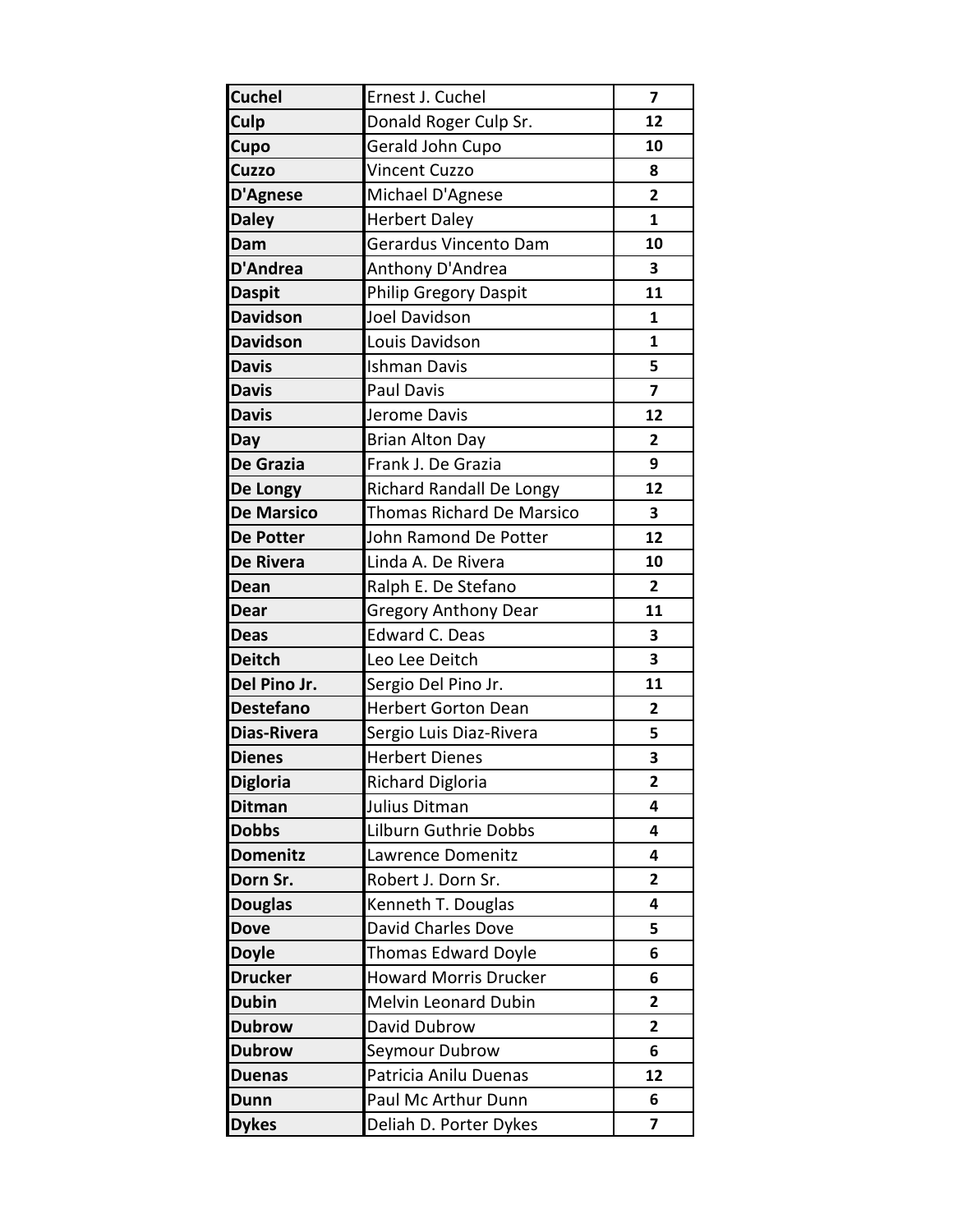| <b>Easton</b>      | <b>Alan Gilbert Easton</b>    | 7                       |
|--------------------|-------------------------------|-------------------------|
| <b>Ebert</b>       | <b>Harold Ebert</b>           | 8                       |
| Edelson            | <b>Elliot Edelson</b>         | 5                       |
| <b>Ehrlich</b>     | Lester N. Ehrlich             | 3                       |
| <b>Eichner</b>     | <b>Charles Martin Eichner</b> | 7                       |
| Einhorn            | <b>Richard Einhorn</b>        | 12                      |
| <b>Ellenthal</b>   | Harvey Marvin Ellenthal       | 3                       |
| Elman              | Gerald Elman                  | 10                      |
| Elman              | Jeffrey Scott Elman           | 10                      |
| <b>Elsasser</b>    | Joseph John Elsasser          | 7                       |
| <b>Elsner</b>      | Jeffrey Stanley Elsner        | 11                      |
| <b>Emert</b>       | <b>Paul Andrew Emert</b>      | 7                       |
| <b>Emery</b>       | Arthur John Emery             | $\overline{2}$          |
| <b>Emmett</b>      | Jacqueline Davila Emmett      | $\mathbf{1}$            |
| <b>Engel</b>       | Sam Engel                     | 4                       |
| <b>Engles</b>      | <b>Robert William Engles</b>  | 4                       |
| <b>Entin</b>       | Richard C. Entin              | $\overline{2}$          |
| <b>Epstein</b>     | Henry Epstein                 | $\overline{2}$          |
| <b>Epstein</b>     | Herbert Epstein               | 11                      |
| <b>Erichsen</b>    | Julius William Erichsen lii   | 12                      |
| <b>Eurley</b>      | Phillip E. Eurley             | 12                      |
| <b>Eyster</b>      | George Warren Eyster          | 6                       |
| Falaguerra Sr.     | Albert John Falaguerra Sr.    | 11                      |
| <b>Falitz</b>      | <b>Leonard Falitz</b>         | 1                       |
| <b>Farber</b>      | James B. Farber               | $\overline{\mathbf{z}}$ |
| <b>Fassler</b>     | George Varner Fassler         | 8                       |
| Faust Jr.          | Stanley Faust Jr.             | 3                       |
| Feder              | Solomon Feder                 | 3                       |
| Feight             | David Norman Feight           | 3                       |
| Fein               | Melvin Jacob Fein             | 3                       |
| <b>Feiner</b>      | Joseph Raymond Feiner         | $\mathbf{1}$            |
| <b>Feix</b>        | <b>Albert Feix</b>            | 12                      |
| Feldman            | Jacob Feldman                 | 3                       |
| Feldman            | Harry Feldman                 | 3                       |
| Feldman            | Adam Scott Feldman            | 11                      |
| Fenton             | Alan Arthur Fenton            | 3                       |
| <b>Fessler</b>     | Isadore Jerry Fessler         | 3                       |
| <b>Fidel</b>       | Alfred J. Fidel               | 1                       |
| <b>Field</b>       | Vincent Kenneth Field         | $\mathbf{1}$            |
| <b>Finkelstein</b> | Lewis Finkelstein             | $\overline{\mathbf{z}}$ |
| <b>Finkler</b>     | Joseph Finkler                | 12                      |
| <b>Fischer</b>     | Charles Fischer               | 1                       |
| <b>Fischer</b>     | Morton G. Fischer             | $\mathbf{1}$            |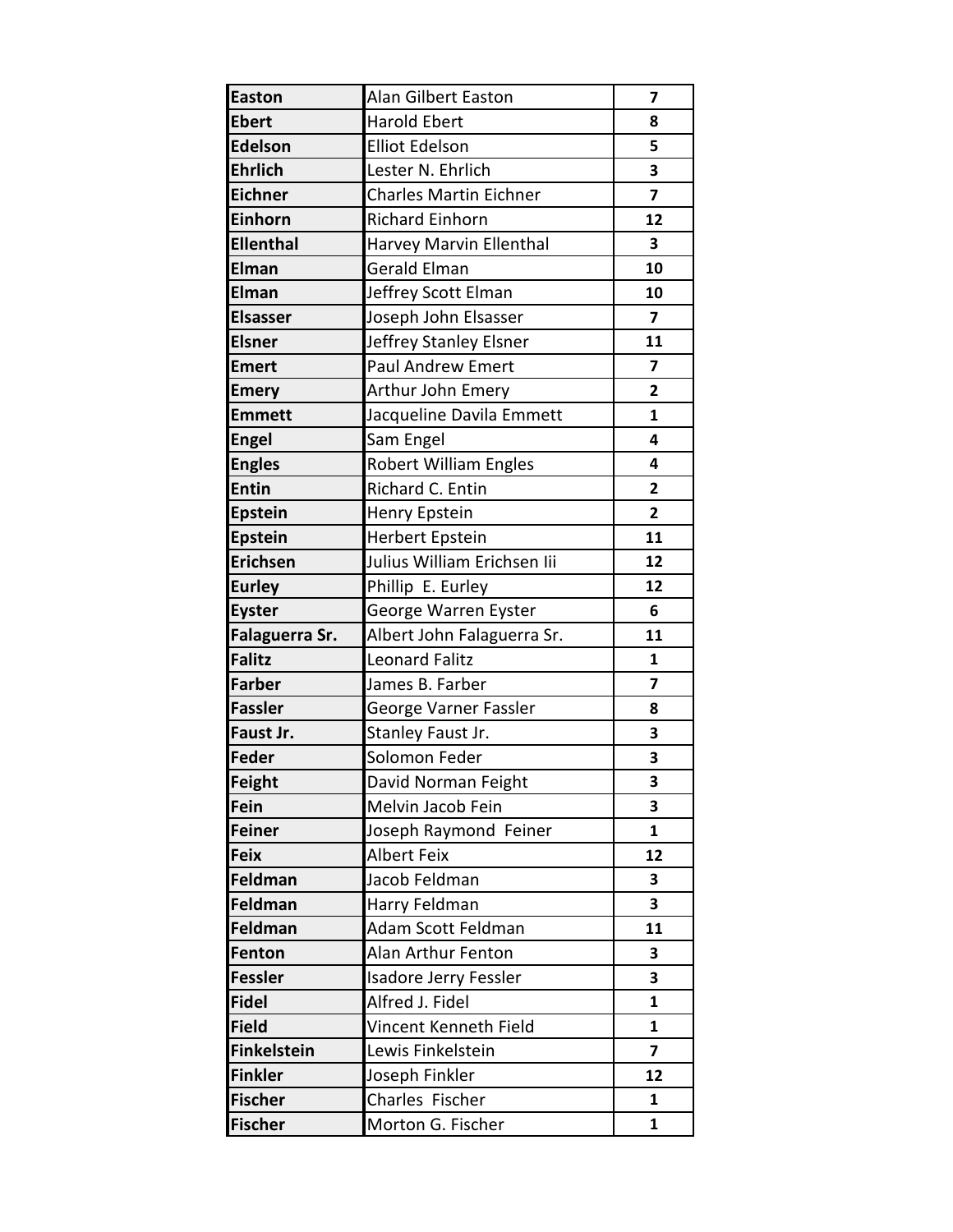| <b>Fishback</b>   | Gerald J. Fishback           | 4                       |
|-------------------|------------------------------|-------------------------|
| <b>Fishbein</b>   | Alfred Fishbein              | 4                       |
| <b>Fishbein</b>   | Jonathan Abraham Fishbein    | 4                       |
| <b>Fishbein</b>   | Ray Martzak Fishbein         | 4                       |
| <b>Fisher</b>     | <b>Kenneth Paul Fisher</b>   | $\overline{2}$          |
| Fishman           | Julie Fishman                | $\mathbf{1}$            |
| <b>Fitzgerald</b> | John Joseph Fitzgerald Jr.   | 4                       |
| <b>Fitzgerald</b> | Keith Randell Fitzgerald     | 4                       |
| <b>Flax</b>       | Lawrence H. Flax             | 10                      |
| <b>Flayman</b>    | David Flayman                | 11                      |
| Fleischman        | <b>Stuart Fleischman</b>     | 5                       |
| Flynn             | Neil John Flynn              | 5                       |
| <b>Foehl</b>      | Frederick C. Foehl           | 9                       |
| Fogelman          | Allan Louis Fogelman         | 11                      |
| Fogelsanger       | William A. Fogelsanger       | 2                       |
| <b>Foran</b>      | Christopher Joseph Foran     | 11                      |
| <b>Forman</b>     | Morris Forman                | 9                       |
| <b>Forster</b>    | Jack M. Forster              | 10                      |
| Fort              | Marvin Fort                  | 12                      |
| Fortis Jr.        | Julio Fortis Jr.             | 9                       |
| <b>Fortner</b>    | <b>Richard James Fortner</b> | 9                       |
| <b>Fox</b>        | Alfred Robert Fox            | $\overline{z}$          |
| Foy Jr.           | Elliot James Foy Jr.         | 4                       |
| <b>Franklin</b>   | Mary L. Franklin             | 12                      |
| Frassetti         | Rudolph Louis Frassetti      | 11                      |
| Fratkin           | <b>Milton Fratkin</b>        | 5                       |
| Freed             | Joel Freed                   | 10                      |
| <b>Freeman</b>    | Raymond Freeman              | 4                       |
| Freeman           | Chad Freeman                 | 9                       |
| <b>Freire</b>     | Harry Solomon Freire         | 5                       |
| Frent             | Adam Frent                   | 9                       |
| Freund            | Daniel Freund                | 5                       |
| <b>Frey</b>       | Roger H. Frey                | 11                      |
| Friedman          | <b>Isadore Friedman</b>      | 5                       |
| Friedman          | Max Friedman                 | 6                       |
| Friedman          | Murray Friedman              | 6                       |
| Friedman          | Sidney Abraham Friedman      | 6                       |
| Friedman          | Barry Friedman               | 12                      |
| Fritz             | Sandra Lee Fritz             | 6                       |
| Fritz             | William Joseph Fritz         | 6                       |
| <b>Fronek</b>     | Joseph Fronek                | 6                       |
| <b>Froy</b>       | Jerome Harold Froy           | 8                       |
| <b>Fuchs</b>      | <b>Gerald Arthur Fuchs</b>   | $\overline{\mathbf{z}}$ |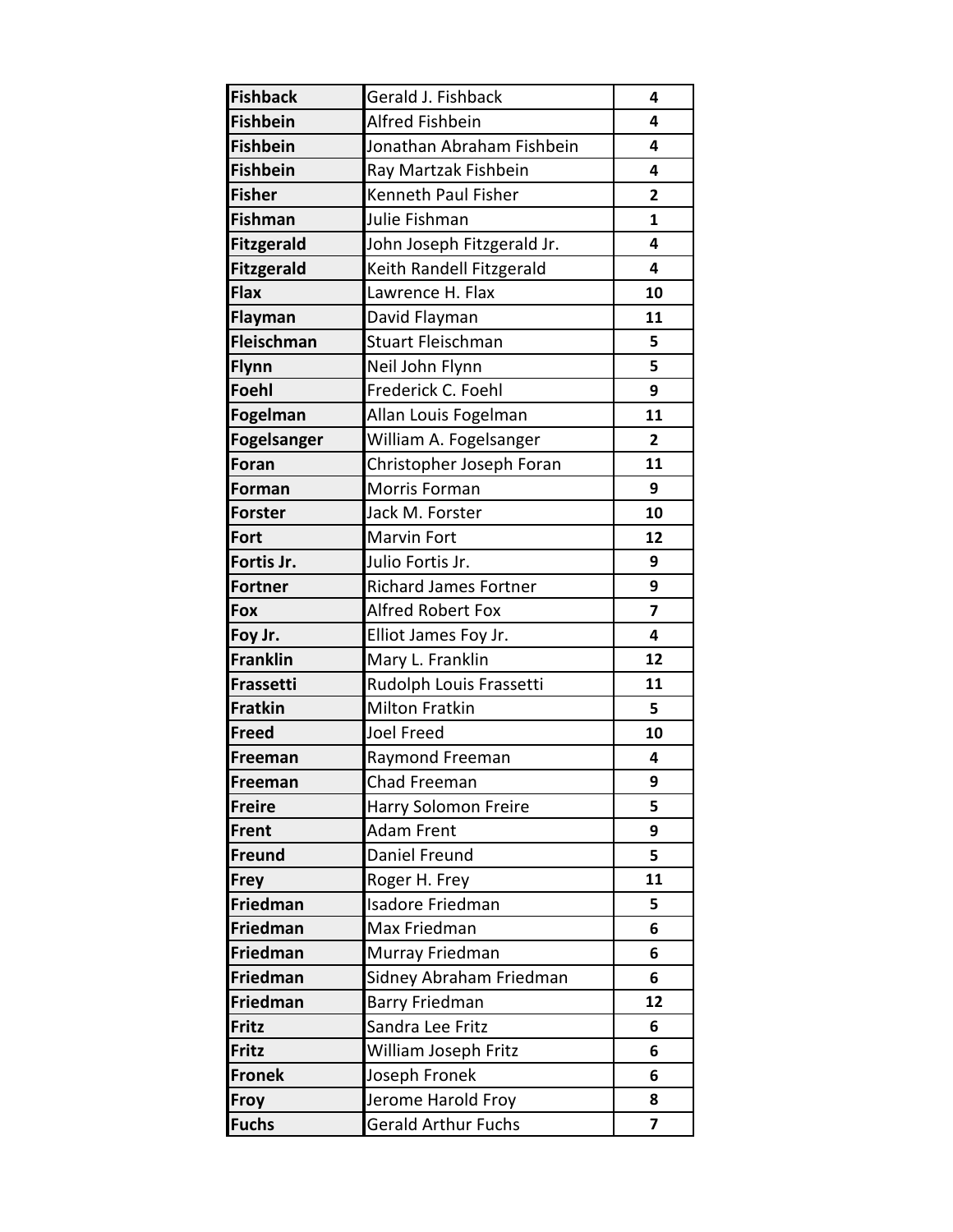| <b>Fuchs</b>    | <b>Arthur Fuchs</b>           | 12                      |
|-----------------|-------------------------------|-------------------------|
| <b>Fuhrman</b>  | Erwin Hyman Fuhrman           | $\overline{2}$          |
| Futchi          | Frank Joseph Futchi           | 11                      |
| Gaffin          | David Kople Gaffin            | 6                       |
| Galan           | Danilo Jutiz Galan            | $\mathbf{2}$            |
| Galashaw        | Ernice Lynn Galashaw          | 11                      |
| Galashaw        | Cliford Patrick Galashaw Sr.  | 12                      |
| Galban          | George M. Galban              | 12                      |
| Galeano         | Joel I. Galeano               | 12                      |
| <b>Gallob</b>   | Arthur Gallob                 | $\mathbf{1}$            |
| Gannon          | Joseph Patrick Gannon         | 11                      |
| Gelb            | Marvin David Gelb             | 6                       |
| <b>Geller</b>   | <b>Stanley Geller</b>         | $\mathbf{1}$            |
| <b>Geller</b>   | Abe Geller                    | 6                       |
| Genser          | <b>Morton Genser</b>          | 6                       |
| Gerber          | Marvin Lewis Gerber           | 6                       |
| <b>Gibbs</b>    | <b>Terence Alan Gibbs</b>     | 10                      |
| Giglio          | <b>Frank Anthony Giglio</b>   | $\mathbf{2}$            |
| Giglio          | Vincent Giglio                | $\overline{2}$          |
| Gillam          | Calvin James Gillam           | 6                       |
| Giller          | Eli Giller                    | 6                       |
| <b>Girone</b>   | John C. Girone                | $\overline{\mathbf{z}}$ |
| Gitlan          | David Gitlan                  | $\overline{2}$          |
| <b>Givens</b>   | Michael E. Givens Jr.         | 12                      |
| Glasser         | Robert I. Glasser             | 9                       |
| Glazer          | David Glazer                  | 5                       |
| <b>Gocke Jr</b> | Paul Francis Gocke Jr.        | 6                       |
| Goffin          | Lewis Goffin                  | 7                       |
| <b>Goldberg</b> | Melvin B. Goldberg            | 3                       |
| Goldberg        | <b>Elliot Howard Goldberg</b> | 7                       |
| Goldberg        | Paul Goldberg                 | 7                       |
| <b>Goldberg</b> | Ivan Goldberg                 | 10                      |
| Goldblatt       | Lawrence Goldblatt            | 2                       |
| Goldenberg      | Gilbert Goldenberg            | 3                       |
| Goldfarb        | Burton F. Goldfarb            | 3                       |
| Goldfarb        | Nat Goldfarb                  | 3                       |
| Goldfarb        | Myron Goldfarb                | 10                      |
| Goldman         | Marshall Goldman              | 1                       |
| Goldman         | David Goldman                 | 8                       |
| Goldner         | <b>Stanley Robert Goldner</b> | 3                       |
| Goldsmith       | Henry Goldsmith               | 8                       |
| Goldstein       | Sidney Goldstein              | 2                       |
| Goldstein       | Charles David Goldstein       | 3                       |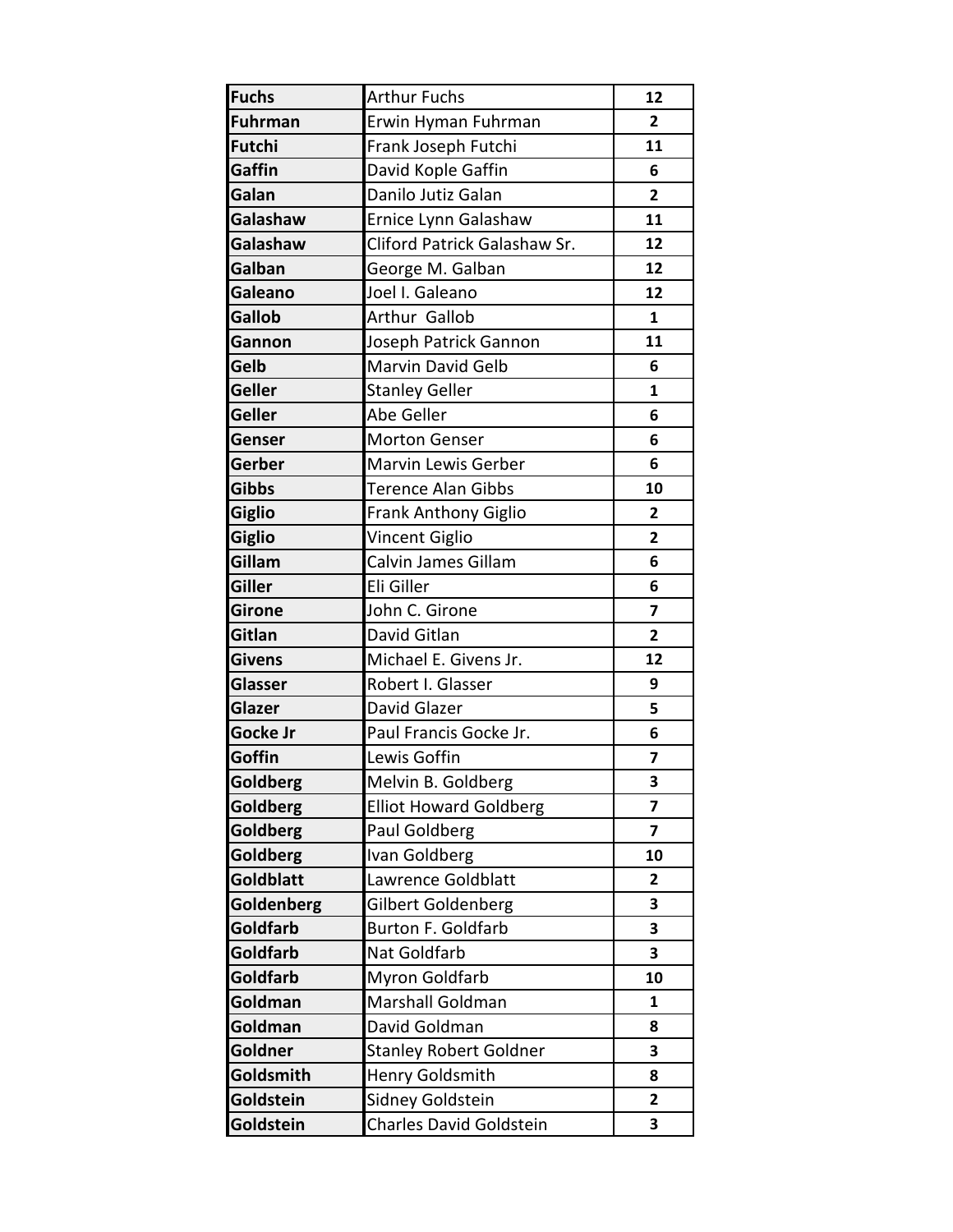| Goldstein       | David F. Goldstein                          | 3                       |
|-----------------|---------------------------------------------|-------------------------|
| Goldstein       | Murryjerome Goldstein                       | 8                       |
| Golod           | <b>Ralph Golob</b>                          | 3                       |
| Golod           | <b>Leonard David Golod</b>                  | 3                       |
| <b>Gonzalez</b> | Reinaldo Rafael Gonzalez                    | 11                      |
|                 | <b>Gonzalez-Gomez</b> Hector Gonzalez-Gomez | 5                       |
| Goodrich        | Lloyd Gene Goodrich                         | $\mathbf{1}$            |
| Goodwin         | Frank T. Goodwin                            | 10                      |
| Gordon          | Michael Gordon                              | 4                       |
| Gordon          | Robert I. Gordon                            | 4                       |
| Gore            | Norman Gore                                 | 8                       |
| Gore            | Ron Gore                                    | 11                      |
| <b>Gottlieb</b> | <b>Bennett Harvey Gottlieb</b>              | 7                       |
| <b>Goulart</b>  | <b>Doris Dionne Goulart</b>                 | $\mathbf{1}$            |
| <b>Goulart</b>  | <b>Edward Frances Goulart</b>               | 1                       |
| Gould           | Louis Gould                                 | 4                       |
| <b>Gramiak</b>  | Michael J. Gramiak                          | 4                       |
| Gray            | Dominic S. Gray                             | $\mathbf{1}$            |
| Gray            | John Mccarthey Gray                         | 4                       |
| Greco           | Richard A. Greco                            | 5                       |
| <b>Greco</b>    | James Ralph Greco                           | 7                       |
| Green           | James Arthur Green                          | 4                       |
| Green           | Irwin Green                                 | 8                       |
| Greenberg       | Norman Greenberg                            | 4                       |
| Greenberg       | <b>Howard Leslie Greenberg</b>              | 5                       |
| Greenberg       | <b>Walter Greenberg</b>                     | 8                       |
| Greene          | <b>Edward Dougherty Greene</b>              | 7                       |
| <b>Greene</b>   | James C. Greene                             | 12                      |
| <b>Gregory</b>  | Joseph Aloysious Gregory                    | 9                       |
| <b>Greiff</b>   | Murray Greiff                               | 5                       |
| Gresh           | <b>Arthur Gresh</b>                         | 5                       |
| Griffin         | James M. Griffin                            | 10                      |
| Grimaldi        | Robert John Grimaldi                        | 12                      |
| <b>Gripp</b>    | Roy Walther Gripp                           | $\overline{7}$          |
| Groman          | Leon Groman                                 | 8                       |
| <b>Gropper</b>  | Jerome Gropper                              | $\overline{\mathbf{4}}$ |
| Grosky          | Geoffrey Paul Grosky                        | $\overline{\mathbf{4}}$ |
| Grossman        | Herman Grossman                             | 4                       |
| Grossman        | Martin Grossman                             | 5                       |
| <b>Grosso</b>   | <b>Emanuel Grosso</b>                       | 12                      |
| Grove           | Albert L. Grove                             | 10                      |
| Gruzenski       | Bryan Gerald Gruzenski                      | 8                       |
| <b>Guilbert</b> | <b>Gustavo Adolfo Guilbert</b>              | 5                       |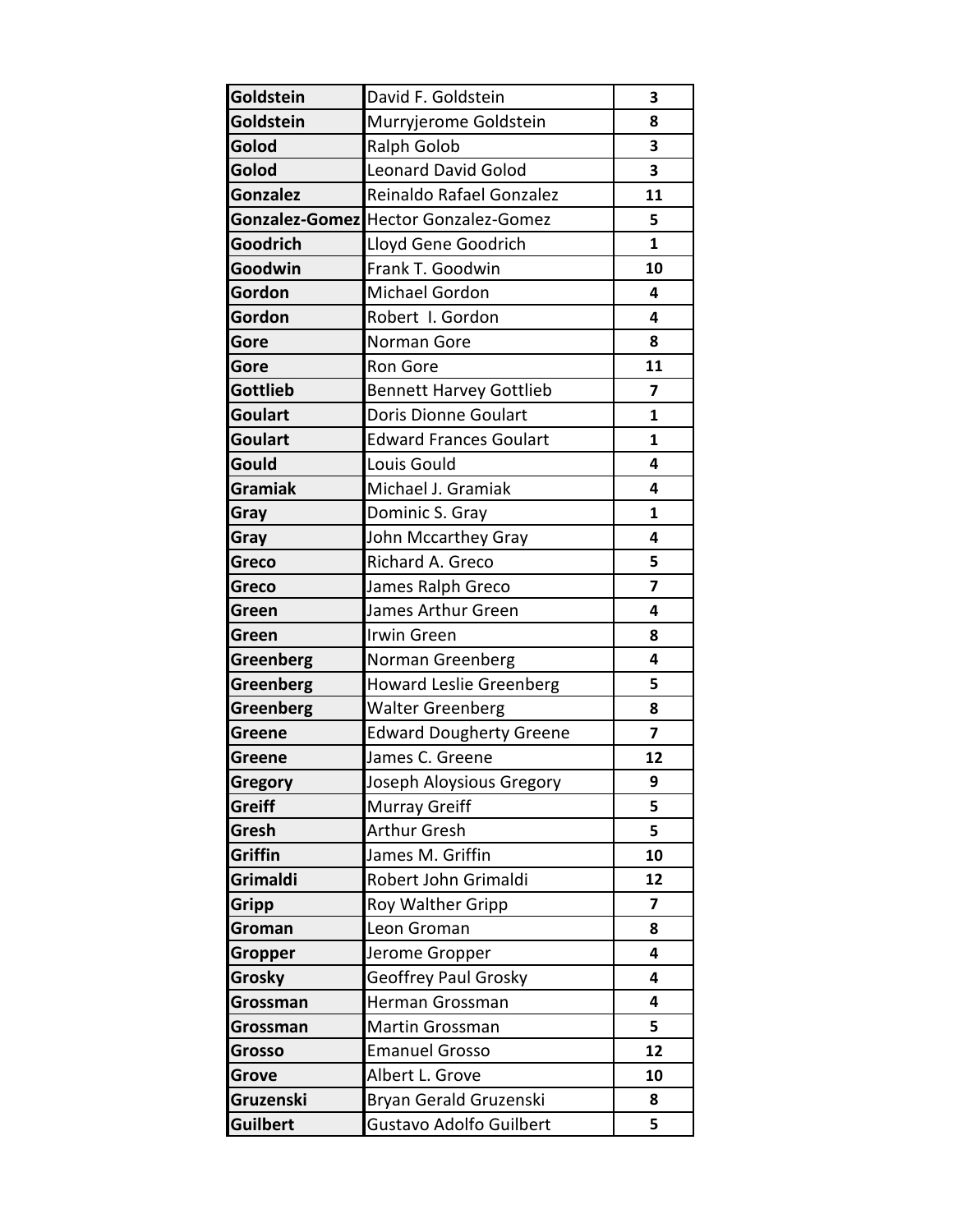| <b>Gurewitz</b>    | <b>Murray Gurewitz</b>    | 10                      |
|--------------------|---------------------------|-------------------------|
| <b>Guthlein</b>    | Joseph Guthlein           | 12                      |
| <b>Haberfield</b>  | David B. Haberfield       | $\mathbf{1}$            |
| <b>Hacker</b>      | James Theodore Hacker     | $\overline{7}$          |
| <b>Haire</b>       | Laurie A. Haire           | 12                      |
| Hall Sr.           | Terry Goyer Hall Sr.      | 11                      |
| <b>Halpern</b>     | John Halpern              | 9                       |
| <b>Hamilton</b>    | William Leonard Hamilton  | 3                       |
| Handerhan Jr.      | Clifford J. Handerhan Jr. | 9                       |
| <b>Handy</b>       | Octavius J. Handy         | 11                      |
| <b>Hansen</b>      | Raymond Gustav Hansen     | 11                      |
| <b>Hanson</b>      | John R. Hanson            | 12                      |
| <b>Harber</b>      | William Francis Harber    | 3                       |
| <b>Haripersaud</b> | Devan Richard Haripersaud | 8                       |
| <b>Harley</b>      | Martin Alanzo Harley      | 11                      |
| <b>Harmer</b>      | Thomas E. Harmer          | 9                       |
| <b>Harrington</b>  | Robert Joseph Harrington  | $\mathbf{1}$            |
| <b>Harris</b>      | John Russell Harris       | 9                       |
| <b>Harris</b>      | Irving V. Harris          | 12                      |
| <b>Hassler</b>     | John Hassler              | 11                      |
| <b>Hattman</b>     | Harry C. Hattman          | $\overline{\mathbf{z}}$ |
| Hayes Jr.          | Herbert Wade Hayes Jr.    | $\mathbf{1}$            |
| <b>Hecht</b>       | Nathan Hecht              | $\mathbf{1}$            |
| <b>Heitner</b>     | Sam Heitner               | $\overline{2}$          |
| <b>Heller</b>      | Gerald Heller             | 3                       |
| <b>Heller</b>      | <b>Irving Heller</b>      | 3                       |
| <b>Heller</b>      | <b>Howard Heller</b>      | 10                      |
| <b>Heller</b>      | Melvin Martin Heller      | 10                      |
| Hemenway           | Charles W. Hemenway       | 12                      |
| <b>Henderson</b>   | Eugene Merritt Henderson  | 1                       |
| Henderson          | Sylvia Miriam Henderson   | 11                      |
| <b>Hendricks</b>   | Nolan John Hendricks      | 9                       |
| <b>Herbst</b>      | Seymour M. Herbst         | 8                       |
| Herman             | Harvey Leonard Herman     | 3                       |
| <b>Hernandez</b>   | Roberto Hernandez         | 1                       |
| <b>Hernandez</b>   | Jaime Hernandez           | 4                       |
| <b>Herner</b>      | <b>Herbert Herner</b>     | 8                       |
| <b>Herring</b>     | Elliot M. Herring         | $\overline{\mathbf{4}}$ |
| <b>Hess</b>        | Don Menahem Hess          | 8                       |
| Heyman             | Joel Leslie Heyman        | 9                       |
| <b>Hicks</b>       | Norman Dewayne Hicks      | 9                       |
| <b>Hillman</b>     | Kenneth A. Hillman        | 5                       |
| <b>Hirsch</b>      | Alexander H. Hirsch       | 5                       |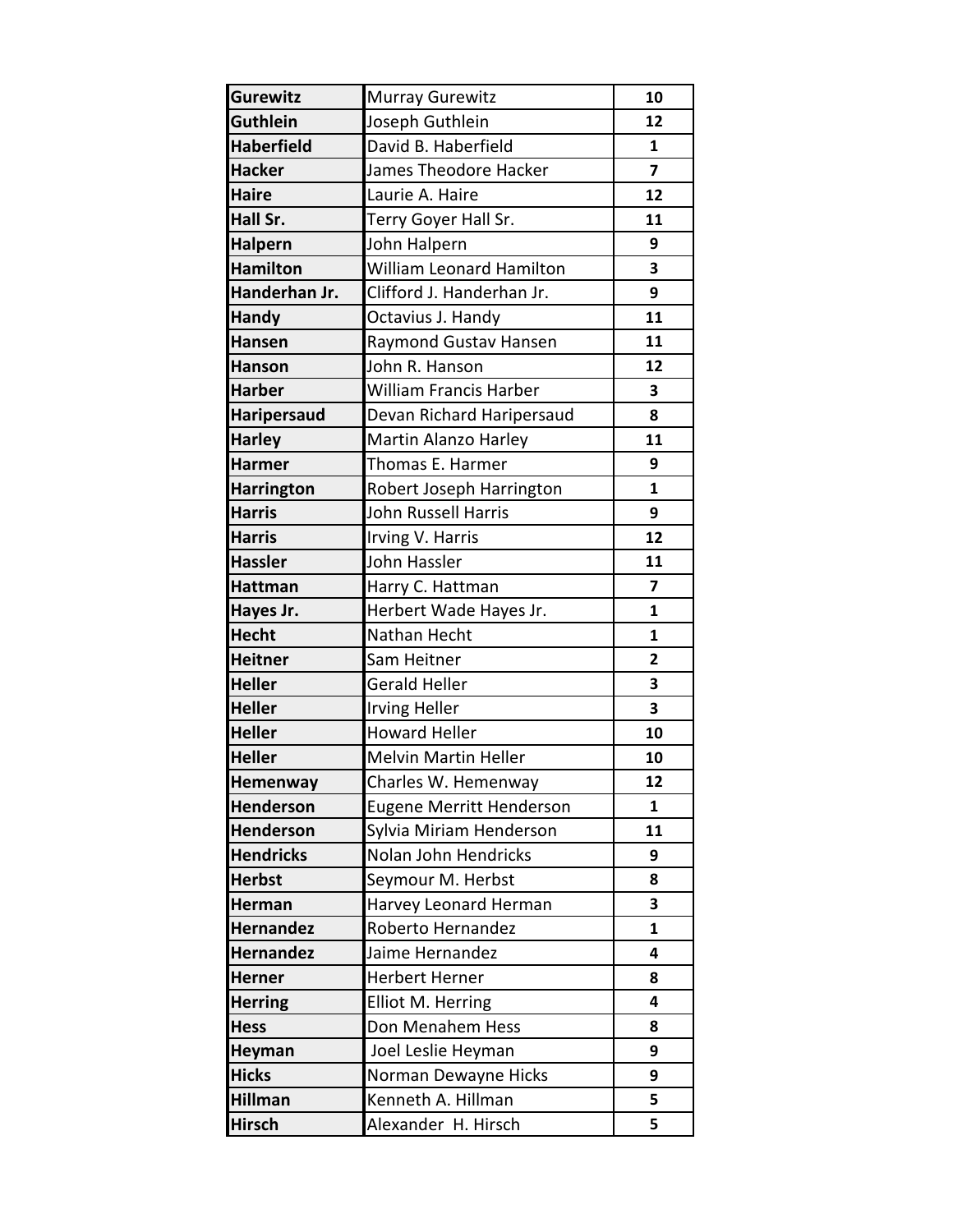| <b>Hirsh</b>    | <b>Herbert Hirsh</b>             | 7                       |
|-----------------|----------------------------------|-------------------------|
| <b>Hishon</b>   | Harold J. Hishon                 | 10                      |
| <b>Hisiger</b>  | Jack Hisiger                     | 5                       |
| Hixon           | David Marion Hixon lii           | 5                       |
| <b>Hixon</b>    | <b>Leonard Hixon</b>             | 5                       |
| <b>Hochfeld</b> | Lawrence Hochfeld                | 7                       |
| <b>Hoffman</b>  | Kenneth Paul Hoffman             | $\overline{2}$          |
| <b>Hoffman</b>  | Morton Richard Hoffman           | $\overline{2}$          |
| <b>Hoffman</b>  | George Hoffman                   | 8                       |
| Hoffman         | <b>Stanley Hoffman</b>           | 8                       |
| Hoffmann        | <b>Rudolf Hoffmann</b>           | 6                       |
| <b>Hoover</b>   | <b>Billy Brown Hoover</b>        | $\overline{2}$          |
| Hoover Jr.      | Robert Eugene Hoover Jr.         | 4                       |
| <b>Horowitz</b> | <b>Bernard Jack Horowitz</b>     | 6                       |
| <b>Horowitz</b> | <b>Stanley Joel Horowitz</b>     | 7                       |
| <b>Horwith</b>  | Robert G. Horwith                | 6                       |
| <b>Horwitz</b>  | Sol Horwitz                      | 9                       |
| <b>House</b>    | Landis House                     | 6                       |
| Huddleston      | <b>Richard Thomas Huddleston</b> | $\overline{2}$          |
| <b>Hueffman</b> | Robert Arvid Hueffman            | $\overline{\mathbf{z}}$ |
| Hume            | Andrew J. Hume                   | 12                      |
| <b>Huriash</b>  | Solomon Huriash                  | 6                       |
| Hurschman       | Joseph Hurschman                 | 4                       |
| <b>Hyman</b>    | Albert Hyman                     | 4                       |
| <b>Inglis</b>   | <b>Robert James Inglis</b>       | $\overline{7}$          |
| <b>Isaacs</b>   | Jerome Marvin Isaacs             | 11                      |
| Isaia           | Peter A. Isaia                   | $\mathbf{1}$            |
| <b>Isekoff</b>  | Allan Michael Isekoff            | 7                       |
| Jacobowitz      | Milton Jacobowitz                | 1                       |
| <b>Jacobs</b>   | Bernard H. Jacobs                | 8                       |
| Jacobson        | Leonard F. Jacobson              | 3                       |
| <b>Jacques</b>  | <b>Gaston Roger Jaquez</b>       | 1                       |
| Jaquith         | George Jaquith                   | 5                       |
| Jean-Baptiste   | Erick Jean-Baptiste              | 4                       |
| Jean-Baptiste   | Arnold Jean-Baptiste             | 10                      |
| Jefferbaum      | Harvey J. Jefferbaum             | 5                       |
| <b>Jennings</b> | Patricia Slater Jennings         | 12                      |
| Jimenez         | Fred R. Jimenez                  | 2                       |
| Jirone          | John C. Jirone                   | 6                       |
| Jobe            | Denyse S. Jobe                   | 6                       |
| Johnson         | Paul Timothy Johnson             | 2                       |
| Johnson         | Layuna Debbie Johnson            | 11                      |
| Johnson         | Willie Johnson Jr.               | 11                      |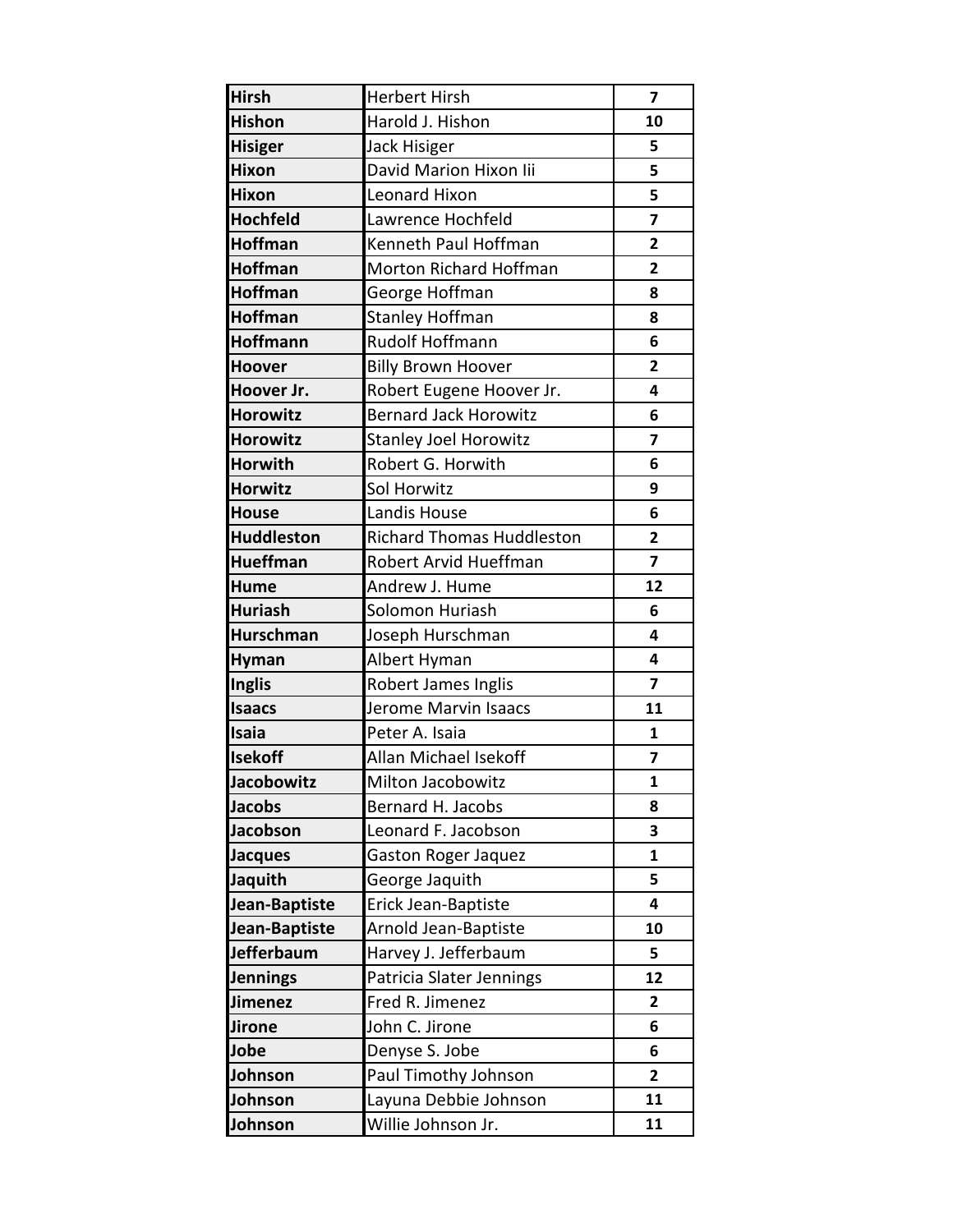| Johnson Jr.         | Mitchell Frank Johnson Jr.     | 7                       |
|---------------------|--------------------------------|-------------------------|
| Johnston            | <b>Frank Edward Johnston</b>   | 9                       |
| Jones               | Juliet Beverley Jones          | 9                       |
| Jones               | Paul Wallace Jones             | 10                      |
| Jones               | Norman B. Jones                | 11                      |
| Jotkosky            | Philip Jotkosky                | 9                       |
| Joyce               | Patrick Michael Joyce          | 8                       |
| <b>Kaiserman</b>    | Terry M. Kaiserman             | $\mathbf{1}$            |
| <b>Kaizer</b>       | <b>Joel Kaizer</b>             | 3                       |
| <b>Kalish</b>       | George Nathaniel Kalish        | 8                       |
| <b>Kalman</b>       | Daniel Kalman                  | $\mathbf{1}$            |
| <b>Kalter</b>       | Henry Kalter                   | 1                       |
| <b>Kalvar</b>       | Stuart Z. Kalvar               | 9                       |
| <b>Kandel</b>       | Murray Kandel                  | $\mathbf{1}$            |
| <b>Kanter</b>       | Sam Kanter                     | $\mathbf{1}$            |
| <b>Kanter</b>       | Julian Richard Kanter          | 12                      |
| <b>Kaplan</b>       | Lawrence Kaplan                | 5                       |
| <b>Kaplan</b>       | Allen Kaplan                   | $\overline{\mathbf{z}}$ |
| <b>Karmel</b>       | Isidore S. Karmel              | 3                       |
| <b>Karpe</b>        | Stephen Melvin Karpe           | $\overline{7}$          |
| <b>Kasigian</b>     | Sarkis Kasigian                | 10                      |
| <b>Katz</b>         | Myron Katz                     | 3                       |
| <b>Katz</b>         | Alfred Abraham Katz            | 8                       |
| <b>Kaufmann</b>     | Morris I. Kaufmann             | 5                       |
| <b>Kaye</b>         | <b>Bernard Kaye</b>            | 11                      |
| Kelleher Sr.        | Joseph J. Kelleher Sr.         | 3                       |
| <b>Kelly-Ramson</b> | Lavoris Kelly-Ramson           | $\overline{2}$          |
| Kendzierski         | Michael A.Kendzierski          | 2                       |
| <b>Kennedy</b>      | Eugene L. Kennedy              | 12                      |
| Kentolall           | Herman L. Kentolall            | 10                      |
| <b>Kerney</b>       | George Gregory Kerney          | 9                       |
| <b>Kesselman</b>    | Sidney Kesselman               | 3                       |
| <b>Kessler</b>      | Harvey Kessler                 | 3                       |
| <b>Kezner</b>       | <b>Emanuel Kezner</b>          | 10                      |
| <b>Kidd</b>         | June Kidd                      | 5                       |
| <b>Kier</b>         | Richard La Verne Kier          | 5                       |
| Kincaid Jr.         | James Joseph Kincaid Jr.       | 11                      |
| <b>Kirschner</b>    | <b>Eugene Howard Kirschner</b> | 5                       |
| <b>Kirsner</b>      | <b>Matthew James Kirsner</b>   | 6                       |
| <b>Klareich</b>     | Simon Klareich                 | 7                       |
| <b>Klein</b>        | Jerome N. Klein                | 6                       |
| Klemme Jr.          | William Milton Klemme Jr.      | 4                       |
| <b>Kliegman</b>     | Doris Mushkin Kliegman         | 10                      |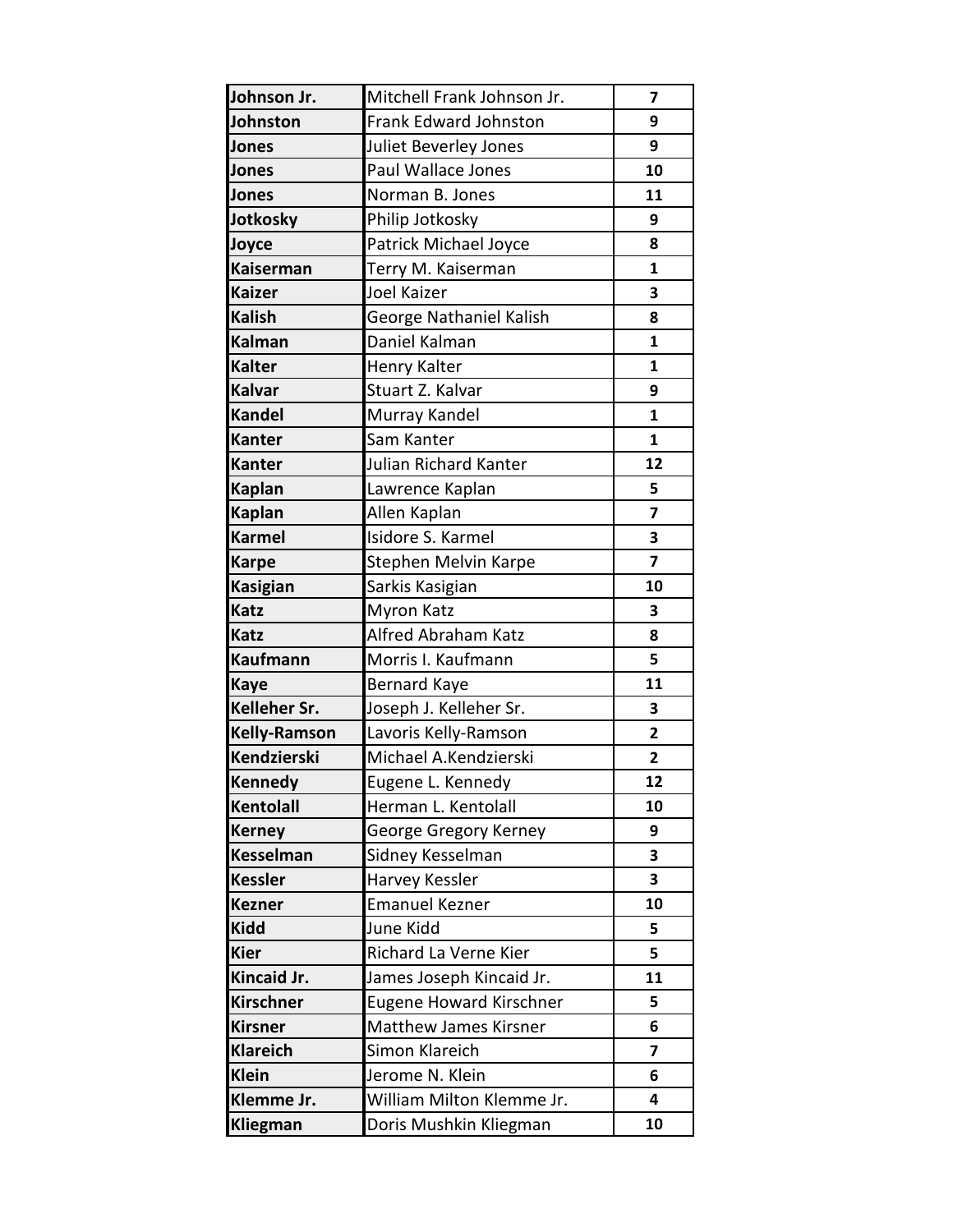| Kliegman             | Michael A. Kliegman              | 10                      |
|----------------------|----------------------------------|-------------------------|
| <b>Kline</b>         | <b>Elliot Harold Kline</b>       | 4                       |
| <b>Klombers</b>      | <b>Hubert S. Klombers</b>        | 6                       |
| <b>Kluepfel</b>      | Joseph C. Kluepfel               | 10                      |
| Knoth, Jr.           | William H. Knoth Jr.             | 3                       |
| <b>Koch</b>          | Peter Brode Koch                 | 9                       |
| <b>Koch</b>          | Milton S. Koch                   | 12                      |
| <b>Koelle</b>        | Dennis Martin Koelle             | 12                      |
| <b>Koontz lii</b>    | William D. Koontz lii            | 8                       |
| <b>Korbel</b>        | <b>Ernest Harold Korbel</b>      | 4                       |
| <b>Kordish</b>       | Milton Kordish                   | 8                       |
| <b>Kornfeld</b>      | <b>Gerard Kornfeld</b>           | 4                       |
| <b>Korshak</b>       | Arnold L. Korshak                | 11                      |
| <b>Kossin</b>        | William Kossin                   | 8                       |
| <b>Kourouvacilis</b> | Sandra I. Kourouvacilis          | 11                      |
| <b>Koutcher</b>      | Jules Koutcher                   | 4                       |
| <b>Kramer</b>        | Benjamin H. Kramer               | 6                       |
| <b>Kravitz</b>       | <b>Stanley Kravitz</b>           | 4                       |
| Krenick Jr.          | Chester H. Krenick Jr.           | 4                       |
| <b>Kress</b>         | Robert I. Kress                  | 9                       |
| <b>Krieger</b>       | Philip Krieger                   | 6                       |
| <b>Krivit</b>        | Alan Daniel Krivit               | 10                      |
| <b>Kronick</b>       | Lee R. Kronick                   | 8                       |
| <b>Kublin</b>        | Alvin E. Kublin                  | 11                      |
| <b>Kucich</b>        | Michael Leroy Kucich             | 6                       |
| <b>Kudler</b>        | Hyman Kudler                     | 6                       |
| <b>Kugal</b>         | Gerald Kugal                     | 9                       |
| <b>Kukulka</b>       | Thomas Joseph Kukulka            | 4                       |
| <b>Kurman</b>        | Morris Kurman                    | $\overline{\mathbf{c}}$ |
| <b>Kushner</b>       | Harry S. Kushner                 | 12                      |
| Lachance             | <b>Bertrand Michael Lachance</b> | 1                       |
| Lainez               | David Reynold Lainez             | 10                      |
| Landau               | Irwin Landau                     | 8                       |
| Landau               | Lawrence Landau                  | 8                       |
| <b>Landers</b>       | <b>Bernard Landers</b>           | $\overline{2}$          |
| Lang                 | Alvin Lang                       | 1                       |
| Lanno                | Stanley John Lanno               | 11                      |
| Lanouette            | Joseph Lanouette                 | 12                      |
| Lantz                | Jerry Lantz                      | $\mathbf{1}$            |
| <b>Lappas</b>        | George Lappas                    | 3                       |
| Lazar                | Lawrence Larry Lazar             | 1                       |
| Lazar                | Herbert Lazar                    | 8                       |
| Lecuyer              | Roland Lecuyer                   | $\mathbf{1}$            |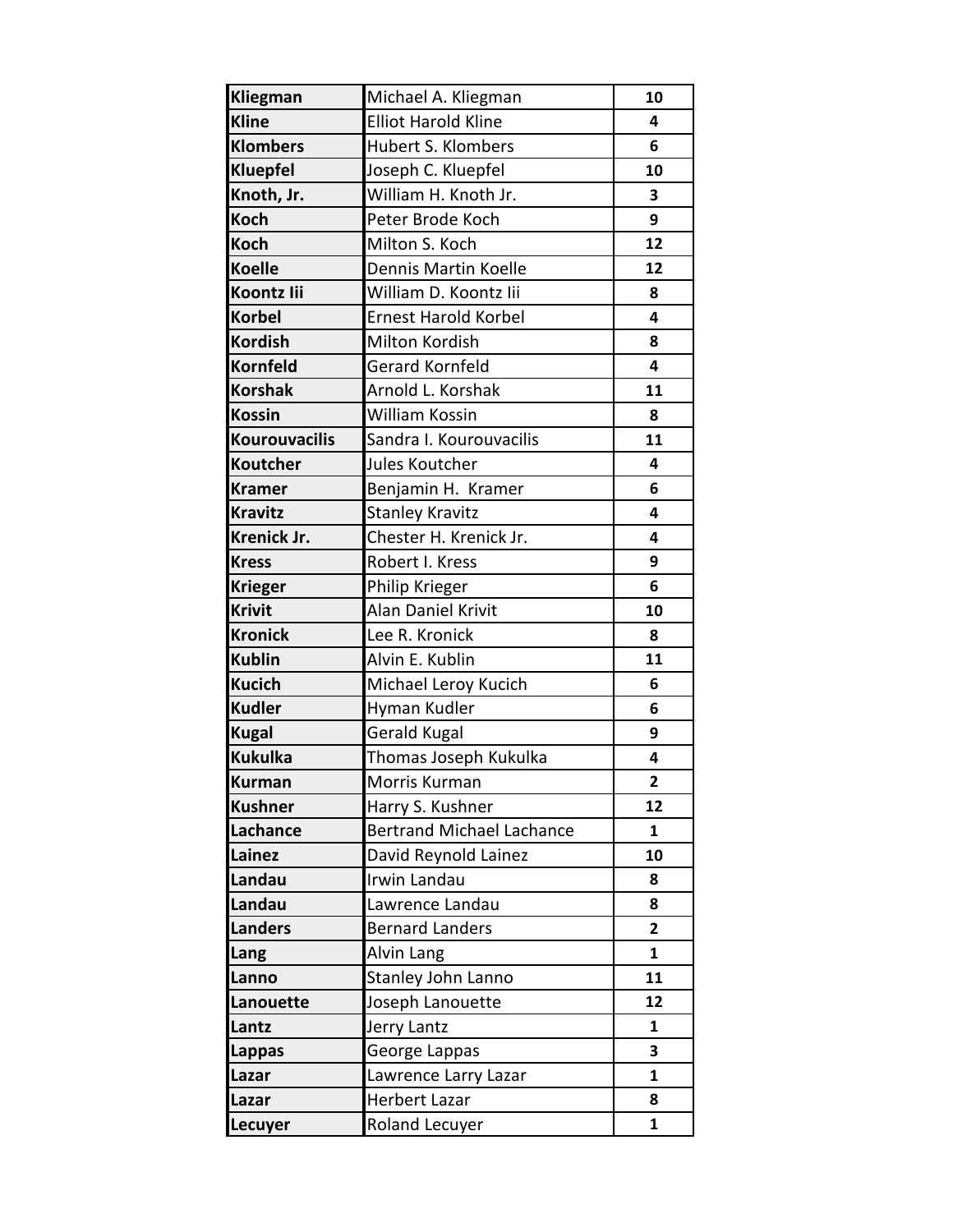| Lee             | Homer Lancaster Lee         | 7                       |
|-----------------|-----------------------------|-------------------------|
| Leff            | <b>William Leff</b>         | 10                      |
| <b>Leger</b>    | Roy H. Leger                | 3                       |
| <b>Leggiere</b> | George Leggiere             | $\overline{\mathbf{2}}$ |
| Lehrer          | <b>Michael Lehrer</b>       | 9                       |
| <b>Lekacz</b>   | <b>Walter Lekacz</b>        | 3                       |
| Lenkoffsky      | Morris Lenkoffsky           | 9                       |
| Leon            | Arthur Leslie Leon          | $\mathbf{1}$            |
| Lescamela       | Richard A. Lescamela        | 11                      |
| Leslie          | Warren Hugh Leslie          | $\overline{2}$          |
| Lesser          | <b>Harold Lesser</b>        | $\mathbf{1}$            |
| Levenshus       | Philip Levenshus            | 5                       |
| Levin           | Cy Levin                    | 3                       |
| Levin           | Doris E. Levin              | 9                       |
| Levine          | Sheldon Levine              | 3                       |
| Levine          | Frederick Irwin Levine      | 5                       |
| Levine          | <b>Leonard Jules Levine</b> | 5                       |
| Levine          | Murray A. Levine            | 5                       |
| Levine          | Mervyn M. Levine            | 9                       |
| Levinson        | Milton Levinson             | 3                       |
| Levitt          | Leon Levitt                 | 8                       |
| Levy            | Aaron Levy                  | 4                       |
| Levy            | Arthur S. Levy              | 5                       |
| Levy            | Edward H. Levy              | 5                       |
| Levy            | Harry Nathan Levy           | $\overline{\mathbf{z}}$ |
| Levy            | Morris B. Levy              | 8                       |
| Lewin           | Mark David Lewin            | 10                      |
| Liberatori      | Stephen Wray Liberatori     | 5                       |
| Lichtig         | Marvin Lichtig              | 9                       |
| Lichty          | Gerald Lee Lichty           | 12                      |
| Lieberman       | Harold Lieberman            | 9                       |
| Liebman         | Werner Liebman              | 11                      |
| Linden          | Stanley Melvin Linden       | 6                       |
| <b>Linder</b>   | Seymour Linder              | 9                       |
| Lindsay         | George Anthony Lindsay      | 6                       |
| Lipensky        | Gerald Lipensky             | 8                       |
| Lipton          | Stanley Lipton              | 4                       |
| Litman          | Eugene Stanley Litman       | 4                       |
| Littlefield     | John F. Littlefield         | $\overline{7}$          |
| Lloret          | Luis Clemente Lloret        | $\overline{\mathbf{z}}$ |
| Lloyd           | Darrell Keith Lloyd         | 11                      |
| <b>Loeffler</b> | Arthur L. Loeffler          | 6                       |
| Lopez           | Christian J. Lopez          | 12                      |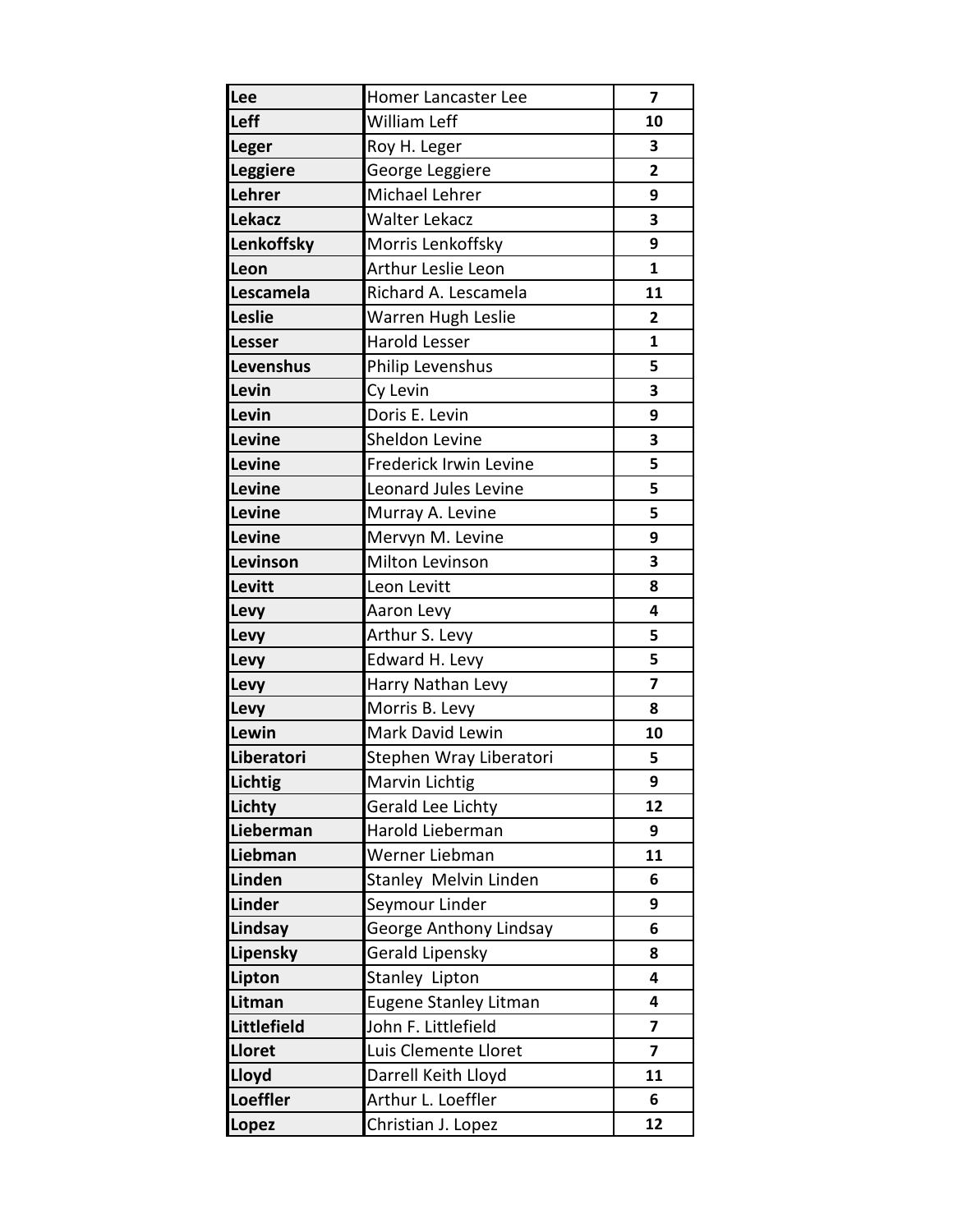| <b>Lougheed</b>    | Donald J. Lougheed           | 6                       |
|--------------------|------------------------------|-------------------------|
| Loveridge          | Charles Joseph Loveridge Jr. | 11                      |
| Low                | David Tucker Low             | 6                       |
| Lowitz             | Herman Lowitz                | 12                      |
| Lucenti            | Nicholas Lucenti             | 6                       |
| Lugo               | Warren Lugo                  | 9                       |
| Luro               | Palmer L. Luro               | 6                       |
| <b>Lustig</b>      | Bernard W. Lustig            | 8                       |
| Luther             | Eugene W. Luther             | 9                       |
| Lyon Jr.           | Donald Eugene Lyon Jr.       | 8                       |
| Lyons              | <b>Richard Stuart Lyons</b>  | 8                       |
| <b>Maccabee</b>    | Frederick A. Maccabee        | 8                       |
| <b>Mackinnon</b>   | Norman Timothy Mackinnon     | $\overline{2}$          |
| <b>Magdaleno</b>   | Jose Raul Magdaleno          | 12                      |
| <b>Maguire</b>     | Mary Alice Maguire           | $\mathbf{1}$            |
| <b>Maldonado</b>   | Robert F. Maldonado          | 9                       |
| <b>Malone</b>      | Terrence John Malone         | $\overline{2}$          |
| <b>Manchik</b>     | Jeffrey Manchik              | $\mathbf{1}$            |
| <b>Mandel</b>      | Lawrence Mandel              | 10                      |
| <b>Mandelion</b>   | Vincent Joseph Mandelion     | 9                       |
| <b>Mandelup</b>    | Arnold S. Mandelup           | 8                       |
| <b>Manolakis</b>   | George T. Manolakis          | 3                       |
| <b>Manolakis</b>   | <b>Molly Manolakis</b>       | 3                       |
| Mantelman          | Marvin Mantelman             | 10                      |
| <b>Marcellino</b>  | Michael J. Marcellino        | $\mathbf{1}$            |
| <b>Marcucci</b>    | Robert Marcucci              | $\mathbf{1}$            |
| <b>Marcus</b>      | Jonathon D. Marcus           | $\mathbf{1}$            |
| <b>Marged</b>      | Bernard A. Marged            | 3                       |
| <b>Marged</b>      | Bernard A. Marged            | 7                       |
| <b>Marinello</b>   | Gregory S. Marinello         | 3                       |
| <b>Markowski</b>   | Raymond Leonard Markowski    | 1                       |
| <b>Marks</b>       | <b>Sheldon Marks</b>         | $\overline{\mathbf{z}}$ |
| <b>Marone</b>      | Kenneth Leonard Marone       | 4                       |
| <b>Marotta</b>     | <b>Thomas Marotta</b>        | 8                       |
| <b>Marroquin</b>   | Julio Cesar Marroquin        | 10                      |
| <b>Mascunana</b>   | Douglas J. Mascunana         | 10                      |
| <b>Mason</b>       | George Patrick Mason         | 3                       |
| <b>Mason</b>       | Mark C. Mason                | 10                      |
| <b>Mastrangelo</b> | Thomas N. Mastrangelo        | 4                       |
| <b>Matejek</b>     | Leonard Alexander Matejek    | 11                      |
| <b>Matthews</b>    | Clarence W. Matthews         | 12                      |
| <b>Mauney</b>      | Daniel L. Mauney             | 9                       |
| <b>Maybruck</b>    | Irwin Maybruck               | 3                       |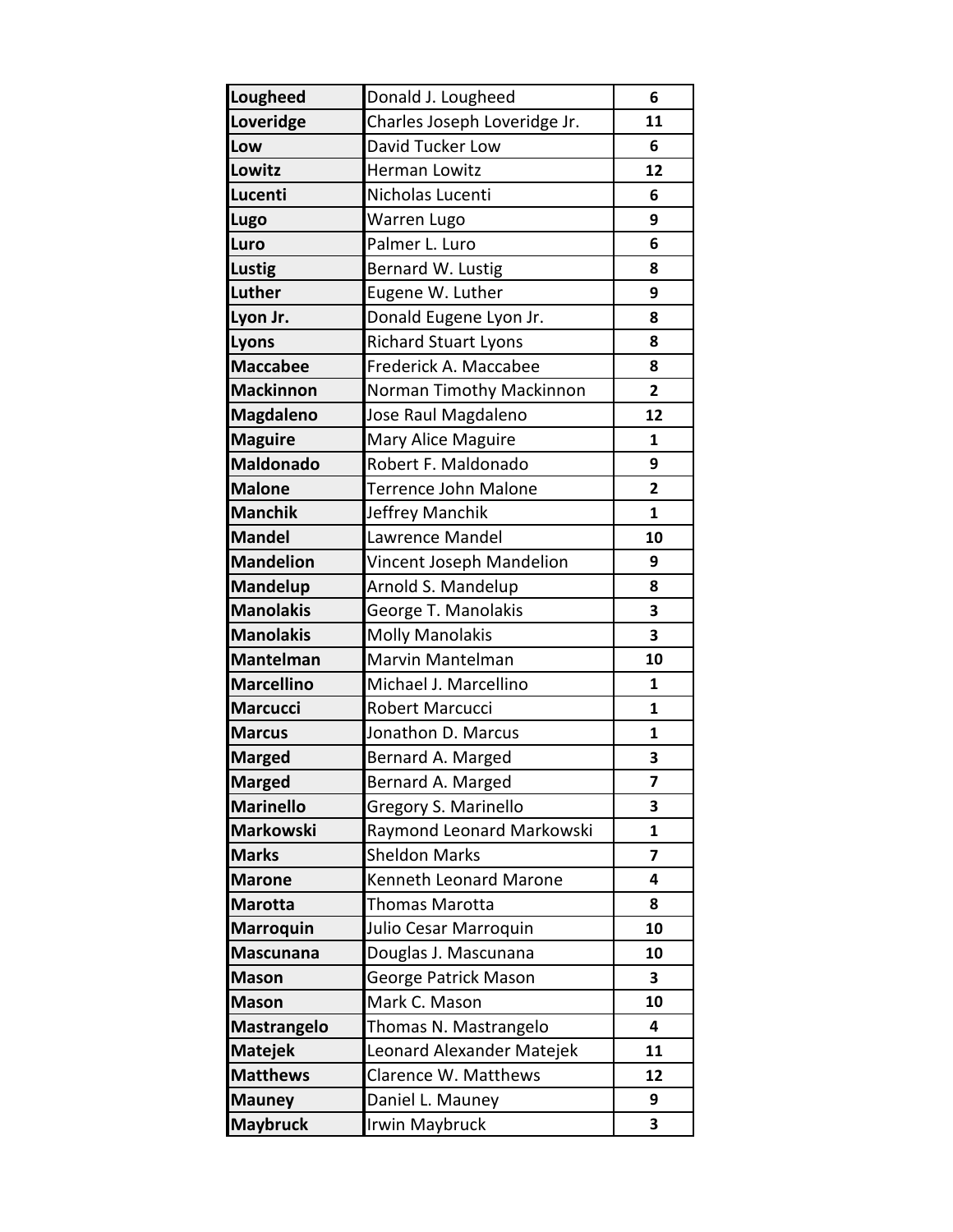| <b>Maynard lii</b>  | Robert Lord Maynard Iii           | 4                       |
|---------------------|-----------------------------------|-------------------------|
| <b>Mays-Maguire</b> | Tina Mays-Maguire                 | 10                      |
| <b>Mayweather</b>   | Randolph W. Mayweather            | $\overline{2}$          |
| <b>Mc Gowan</b>     | Richard R. Mc Gowan               | 12                      |
| <b>Mc Kenzie</b>    | Ricardo Luis Mc Kenzie            | 10                      |
| <b>Mc Lemore</b>    | Larry W. Mc Lemore                | $\overline{\mathbf{z}}$ |
| <b>Mc Mahon</b>     | Donald Mc Mahon                   | 8                       |
| <b>Mc Meel</b>      | Michael Lee Mc Meel               | 11                      |
| <b>Mc Mullen</b>    | Hester L. Mc Mullen               | 11                      |
| <b>Mehlman</b>      | <b>Edward Selig Mehlman</b>       | 11                      |
| Mei                 | William K. Mei                    | $\mathbf{1}$            |
| <b>Melamed</b>      | <b>Harold Melamed</b>             | $\mathbf{1}$            |
| <b>Melendez</b>     | Carlos John Melendez              | $\overline{z}$          |
| <b>Mellgren</b>     | Laurence K. Mellgren              | 5                       |
| <b>Melzer</b>       | <b>Marvin Melzer</b>              | 4                       |
| <b>Mendez</b>       | Ralph S. Mendez                   | 4                       |
| <b>Meo</b>          | <b>Christopher Anthony Meo</b>    | 5                       |
| <b>Miceli</b>       | Samuel Mileci                     | 10                      |
| <b>Michaels</b>     | George Michaels                   | 4                       |
| <b>Mielo</b>        | <b>Anthony Dominick Mielo</b>     | 5                       |
| <b>Mikes</b>        | <b>Robert Edward Mikes</b>        | 5                       |
| <b>Millard</b>      | Jerome S. Millard                 | 9                       |
| <b>Miller</b>       | <b>Arthur Emanuel Miller</b>      | 9                       |
| <b>Millon</b>       | <b>Arthur Millon</b>              | 5                       |
| <b>Mills</b>        | <b>Edward L. Mills</b>            | 5                       |
| <b>Minchella</b>    | <b>Anthony Benedict Minchella</b> | 5                       |
| <b>Mincieli</b>     | Dominick P. Mincieli              | 5                       |
| <b>Minor</b>        | James Evan Minor                  | 11                      |
| <b>Mirsky</b>       | Irving Mirsky                     | 6                       |
| <b>Mittleman</b>    | Harvey Mittleman                  | 2                       |
| <b>Mittleman</b>    | Herman Mittleman                  | 8                       |
| <b>Mobley</b>       | Lawrence Eric Mobley              | 6                       |
| <b>Moldoff</b>      | Harvey Marvin Moldoff             | 11                      |
| <b>Moltz</b>        | Lionel A. Moltz                   | 9                       |
| <b>Moltz</b>        | <b>Stanley Harold Moltz</b>       | 9                       |
| <b>Montalvo</b>     | Ray Anthony Montalvo              | 3                       |
| <b>Montedoro</b>    | <b>Vincent Anthony Montedoro</b>  | 4                       |
| <b>Montes</b>       | <b>Mauricio Montes</b>            | 11                      |
| <b>Mooney</b>       | David W. Mooney                   | 11                      |
| <b>Moore</b>        | David Thomas Moore                | $\overline{2}$          |
| <b>Moore</b>        | Paul W. Moore                     | 10                      |
| <b>Mora</b>         | Robert Paul Mora                  | 11                      |
| <b>Moran</b>        | James T. Moran                    | 10                      |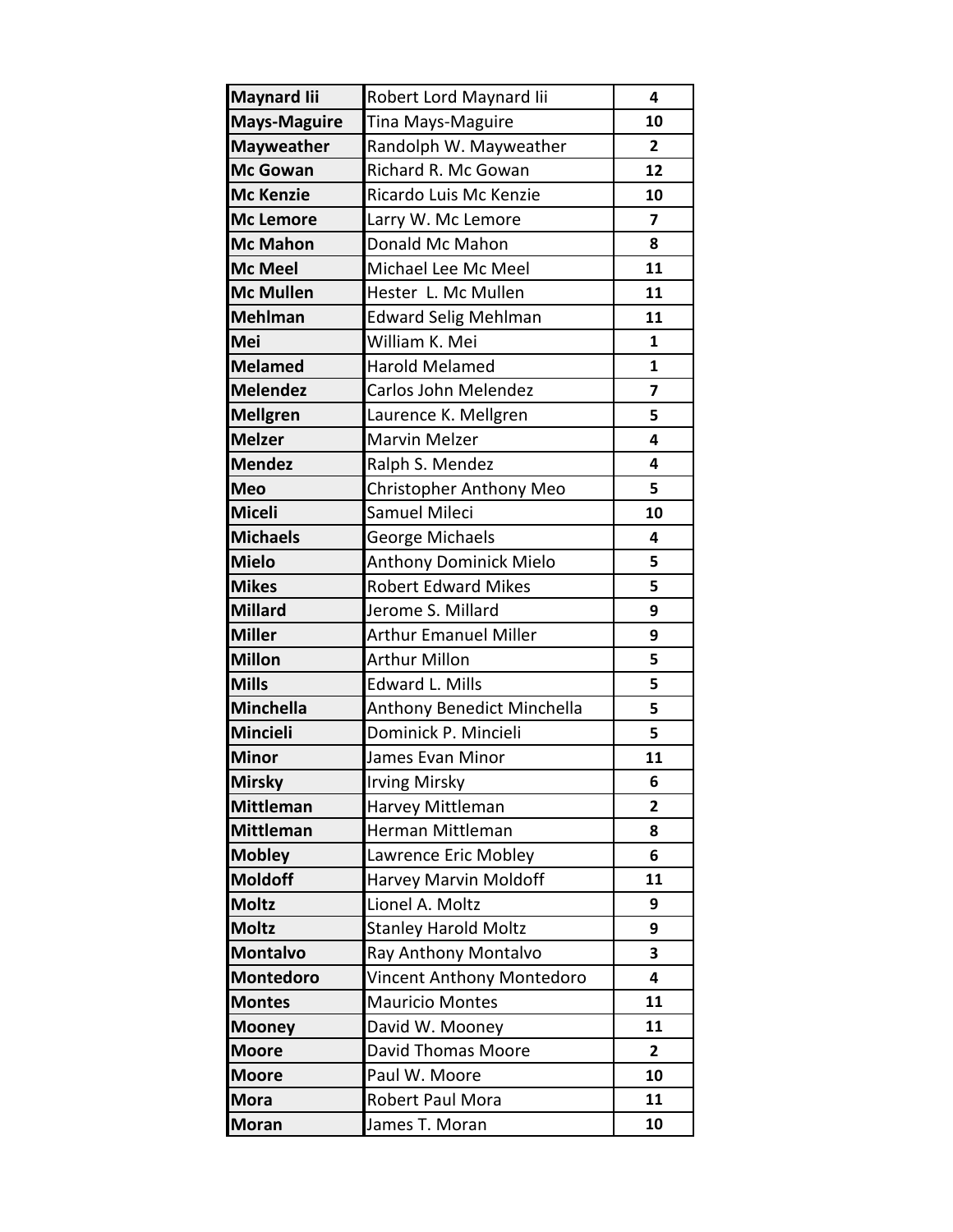| <b>Moreau</b>     | <b>Gerard Normand Moreau</b>   | 7                       |
|-------------------|--------------------------------|-------------------------|
| <b>Morris</b>     | <b>Ronald Morris</b>           | 6                       |
| <b>Morse</b>      | <b>Stephen Morse</b>           | 6                       |
| <b>Moskowitz</b>  | Norman Moskowitz               | 6                       |
| <b>Mullaney</b>   | John Laurence Mullaney         | 6                       |
| <b>Mumphery</b>   | Derek Mumphery                 | 11                      |
| <b>Mund</b>       | <b>Arthur Mund</b>             | 6                       |
| <b>Munez</b>      | Nemesio Muniz Acevedo          | 2                       |
| <b>Murray</b>     | Opal O. Murray                 | 6                       |
| <b>Myerson</b>    | Lee Myerson                    | 4                       |
| <b>Nacht</b>      | Siegfried F. Nacht             | 8                       |
| <b>Nadelman</b>   | Charles Nadelman               | 8                       |
| <b>Nagrod</b>     | Zachary Nagrod                 | 8                       |
| <b>Nardi</b>      | Patrick Nardi                  | 8                       |
| <b>Neiss</b>      | Steven A. Neiss                | 9                       |
| <b>Nelson</b>     | John Norman Nelson             | $\overline{\mathbf{z}}$ |
| <b>Nelson</b>     | Bobby R. Nelson                | 12                      |
| <b>Newman</b>     | David G. Newman                | $\mathbf{1}$            |
| <b>Newman</b>     | Erwin B. Newman                | 9                       |
| <b>Newman</b>     | Louis Newman                   | 11                      |
| <b>Nicholson</b>  | Eugene Nicholson               | 5                       |
| <b>Nikolaus</b>   | <b>Charles Harold Nikolaus</b> | 6                       |
| <b>Niser</b>      | Melvin A. Niser                | $\overline{2}$          |
| <b>Norman</b>     | Seymour Harold Norman          | 3                       |
| <b>Nunez</b>      | <b>Mark Anthony Nunez</b>      | 4                       |
| Odom Jr.          | George Odem Jr.                | 12                      |
| <b>Oistacher</b>  | Sam M. Oistacher               | $\mathbf{1}$            |
| Ojeda             | Francisco Alberto Ojeda        | 3                       |
| Ojeda             | William Ojeda                  | 12                      |
| O'Jeda            | Keith Robert O'Jeda            | 11                      |
| Olshan            | Howard P. Olshan               | 1                       |
| Organ             | <b>Thomas Organ</b>            | 5                       |
| <b>Orlinsky</b>   | Stanley A. Orlinsky            | 10                      |
| <b>Osetkowski</b> | Frank Walter Osetkowski        | 6                       |
| <b>Osias</b>      | <b>Edwin Sommerfeld Osias</b>  | 3                       |
| <b>Ostrander</b>  | Earl Barr Ostrander            | 4                       |
| Pace              | <b>Jack Pace</b>               | 8                       |
| Padgett           | Larry W. Padgett               | 9                       |
| Pagliughi         | Americo Joseph Frank Pagliughi | 9                       |
| <b>Palazzo</b>    | Stefano Palazzo                | 11                      |
| Palin             | <b>Robert Palin</b>            | 2                       |
| Palmer            | Richard Lee Palmer             | 9                       |
| Palmer            | Arthur F. Palmer               | 9                       |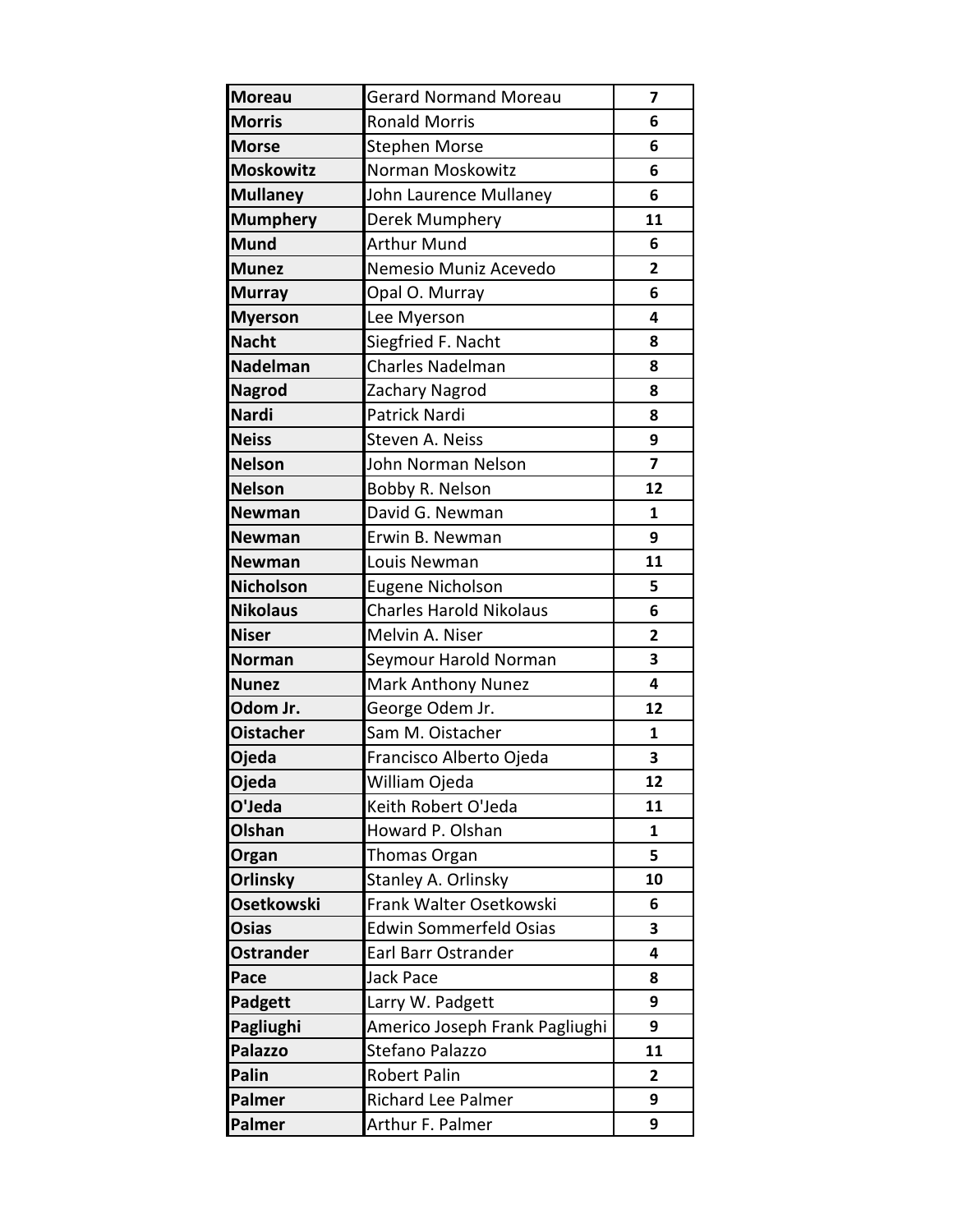| Palmer Jr.       | Verstell Palmer Jr.            | 3                       |
|------------------|--------------------------------|-------------------------|
| Palomino         | Veronica I. Palomino           | $\mathbf{1}$            |
| <b>Paniccia</b>  | Michael Lee Paniccia           | 10                      |
| Pannaman         | <b>Stanley Frank Pannaman</b>  | 1                       |
| <b>Panullo</b>   | Joseph Thomas Panullo          | 8                       |
| Paparelli        | George Paparelli               | 12                      |
| <b>Paraison</b>  | Edwin J. Paraison              | $\mathbf{1}$            |
| <b>Parish</b>    | Jerry Alan Parish              | $\overline{\mathbf{z}}$ |
| <b>Parker</b>    | Ronda Parker                   | 5                       |
| <b>Patterson</b> | <b>Cedric Lamont Patterson</b> | 3                       |
| Pauly Jr.        | William O. Pauly Jr.           | $\mathbf{1}$            |
| <b>Peluso</b>    | Orlando Peluso                 | 3                       |
| Pendolino        | John Pendolino                 | 3                       |
| Penn             | Joy Denise Penn                | 3                       |
| Penn             | Milton H. Penn                 | 5                       |
| Pepe             | Enrico Carlo Pepe              | 5                       |
| <b>Perez</b>     | <b>Richard Perez</b>           | 12                      |
| <b>Perides</b>   | <b>Steve John Perides</b>      | 10                      |
| Perlzweig        | Arnold Perlzweig               | 4                       |
| Perry            | Albert C. Perry                | 12                      |
| <b>Persico</b>   | John Persico                   | 4                       |
| <b>Pess</b>      | Arthur H. Pess                 | $\mathbf{2}$            |
| Petardi          | William Anthony Petardi        | 4                       |
| <b>Pettit</b>    | <b>Ronald Bruce Pettit</b>     | 10                      |
| Pickelsimer      | James Benjamin Pickelsimer     | 9                       |
| <b>Pilossof</b>  | Max Pilossof                   | 5                       |
| <b>Pincus</b>    | Jerome Pincus                  | 8                       |
| Pino             | Victor J. Pino                 | 11                      |
| Pinsky           | Joseph Pinsky                  | 12                      |
| Pironti          | <b>Eduardo Pironti</b>         | 10                      |
| Pishbin          | Faraz Pishbin                  | 5                       |
| <b>Pitts</b>     | <b>Scott Pitts</b>             | 12                      |
| <b>Pizza</b>     | Louis Pizza                    | 12                      |
| <b>Platt</b>     | Jerome Platt                   | 4                       |
| <b>Plock</b>     | <b>Glen Alan Plock</b>         | 6                       |
| Plumb            | David Winston Plumb            | 6                       |
| Plumb            | David Winston Plumb            | $\overline{\mathbf{z}}$ |
| <b>Pockriss</b>  | Jack Joseph Pockriss           | $\overline{\mathbf{z}}$ |
| Pointer          | <b>Gary Maurice Pointer</b>    | 12                      |
| <b>Polikoff</b>  | Leonard Eugene Polikoff        | 4                       |
| <b>Pollak</b>    | Eli Pollak                     | 12                      |
| <b>Pomerantz</b> | <b>Fredrick Pomerantz</b>      | 10                      |
| Poole Jr.        | Algie B. Poole Jr.             | 8                       |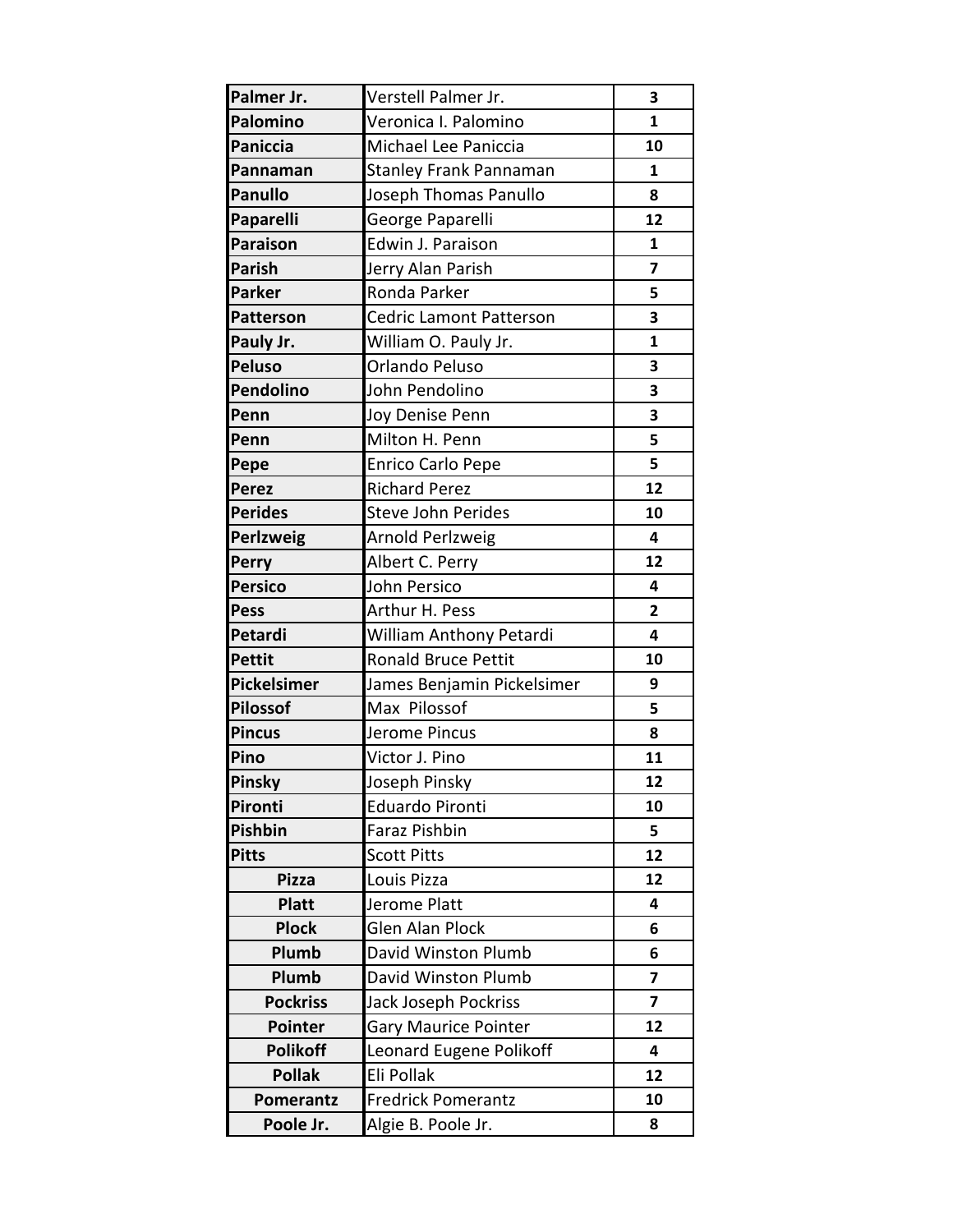| <b>Porch</b>      | David Benjamin Porch                           | 6                       |
|-------------------|------------------------------------------------|-------------------------|
| Portney           | Herman Portney                                 | 8                       |
| <b>Posato</b>     | John Posato                                    | 11                      |
| <b>Poythress</b>  | Darren Poythress                               | 10                      |
| <b>Poythress</b>  | Tamara Poythress                               | 10                      |
| Precord           | James Joseph Precord                           | 10                      |
| <b>Preffer</b>    | Samuel J. Preffer                              | 9                       |
| <b>Prentice</b>   | Philip D. Prentice                             | 6                       |
| <b>Price</b>      | <b>Betty Jean Price</b>                        | 4                       |
| Prigge Jr.        | Willard Edward Prigge Jr.                      | 6                       |
| Primak            | Larry Primak                                   | 9                       |
| <b>Prine</b>      | <b>Sidney Prine</b>                            | $\overline{\mathbf{z}}$ |
| Prusher           | <b>Murray Prusher</b>                          | 9                       |
| Quarles Jr.       | Nathan Young Quarles Jr.                       | 12                      |
| Quick             | Ingram Quick                                   | 1                       |
| <b>Quiles</b>     | <b>Gilbert Quiles</b>                          | 5                       |
| <b>Rabinowitz</b> | Arnold Steven Rabinowitz                       | 6                       |
| <b>Radden</b>     | Morton O. Radden                               | $\overline{2}$          |
| Rademacher        | Robert Gene Rademacher Jr.                     | $\mathbf{1}$            |
| Rager             | Milton M. Rager                                | $\mathbf{1}$            |
| Rahn              | Norman Rahn                                    | $\mathbf{1}$            |
| Raiman            | <b>Martin Donald Raiman</b>                    | $\mathbf{1}$            |
| Raimer            | Alan Herbert Raimer                            | 3                       |
| Rallo             | <b>Gaspar Alexander Rallo</b>                  | $\overline{\mathbf{z}}$ |
| Rame              | Donald Edward Rame Jr.                         | 8                       |
| Ramer             | Creig Edward Ramer                             | 8                       |
|                   | Ramirez-Maldonad Fernando Luis Ramirez-Maldona | 9                       |
| Ramsook Sr.       | Frankie B. Ramsook Sr.                         | 8                       |
| Rapp              | Simon J. Rapp                                  | 3                       |
| Rash              | Delmer Rash                                    | $\overline{7}$          |
| Rastatter         | John Furey Rastatter                           | 12                      |
| <b>Ravallo</b>    | Joseph Gaetano Ravallo                         | 8                       |
| Razzano           | Frank J. Razzano                               | $\overline{\mathbf{z}}$ |
| <b>Reaggle</b>    | George William Reaggle                         | 2                       |
| <b>Reaves</b>     | Merwyn Page Reaves                             | $\mathbf{1}$            |
| Redler            | <b>Harold Redler</b>                           | 5                       |
| Reese             | Joseph P. Reese                                | 5                       |
| <b>Reesey</b>     | <b>Adriane Reesey</b>                          | 5                       |
| <b>Reffsin</b>    | Murray Reffsin                                 | $\mathbf{2}$            |
| <b>Reffsin</b>    | Samuel Reffsin                                 | $\mathbf{2}$            |
| Reicher           | Abe Reicher                                    | 11                      |
| <b>Reines</b>     | Albert A. Reines                               | 7                       |
| <b>Reinfeld</b>   | Julius Reinfeld                                | 5                       |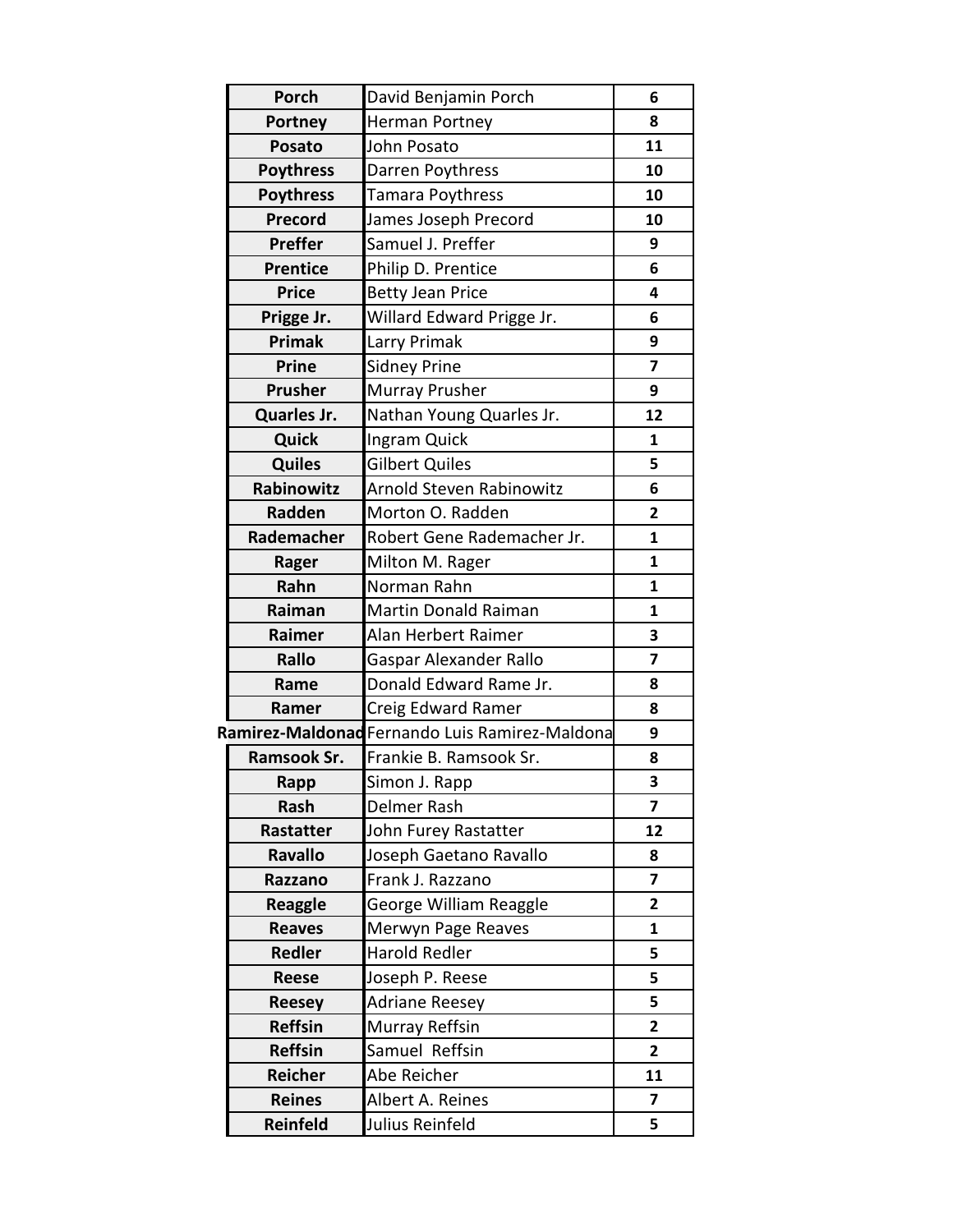| <b>Reiss</b>      | Louis Reiss                       | 5                       |
|-------------------|-----------------------------------|-------------------------|
| <b>Resnick</b>    | <b>Bernard Resnick</b>            | 11                      |
| <b>Rich</b>       | <b>Steven Leonard Rich</b>        | $\overline{7}$          |
| <b>Richards</b>   | <b>Howard Richards</b>            | 8                       |
| <b>Richardson</b> | <b>Patrick Francis Richardson</b> | 3                       |
| <b>Richie</b>     | David M. Richie                   | 11                      |
| <b>Richie</b>     | Joseph L. Richie                  | 11                      |
| <b>Richie</b>     | Joseph L. Richie Jr.              | 11                      |
| <b>Riede</b>      | Michael C. Riede                  | 10                      |
| <b>Rigolizzo</b>  | Michael Robert Rigolizzo          | 3                       |
| Rindom            | <b>Ernest Rindom</b>              | 8                       |
| <b>Rivera</b>     | Eduardo D. Rivera                 | 9                       |
| <b>Rivera</b>     | Luis A. Rivera                    | 12                      |
| <b>Rivero</b>     | Ralph Rivero                      | 10                      |
| <b>Robbins</b>    | Vicky E. Robbins                  | 12                      |
| <b>Roberts</b>    | Henry A. Roberts                  | 9                       |
| Robinson Sr.      | Gerald Wayne Robinson Sr.         | 4                       |
| Rodriguez         | Jose Roberto Rodriguez            | 2                       |
| Rodriguez         | Linda Rodriguez                   | $\overline{2}$          |
| Rodriguez         | Raymond Lawrence Rodriguez        | 4                       |
| Rodriguez Jr.     | Wilfred Rodriguez Jr.             | 12                      |
| <b>Rogers</b>     | Carl S. Rogers                    | 4                       |
| <b>Rogers</b>     | George Wade Rogers                | 9                       |
| <b>Rogers</b>     | <b>Rod Rogers</b>                 | 10                      |
| Roher             | <b>Stanley Roher</b>              | $\overline{2}$          |
| Rojas             | Fabio Leon Rojas                  | 10                      |
| <b>Roldos</b>     | Peter M. Roldos                   | 12                      |
| <b>Rolle</b>      | Sheldon T. Rolle                  | 8                       |
| Roman             | <b>Hector Homy Roman</b>          | $\overline{2}$          |
| Roman             | Ronald J. Roman                   | 10                      |
| Romano            | Thomas G. Romano                  | 8                       |
| Ronik             | Leonard Ronik                     | $\overline{2}$          |
| <b>Rosado</b>     | Mario O. Rosado                   | 4                       |
| <b>Rosario</b>    | <b>Edmund Nector Rosario</b>      | 2                       |
| <b>Rose</b>       | <b>Alvin Rose</b>                 | 5                       |
| <b>Rosemblum</b>  | Hyman Rosenblum                   | $\overline{\mathbf{z}}$ |
| Rosen             | Jay Alan Rosen                    | $\overline{7}$          |
| Rosen             | Samuel Rosen                      | 7                       |
| Rosenbaum         | Chester Lee Rosenbaum             | 9                       |
| Rosenberg         | Herbert S. Rosenberg              | 6                       |
| Rosendahl         | David Rosendahl                   | 6                       |
| Rosenfeld         | Gerald Rosenfeld                  | 10                      |
| Rosenthal         | Robert I. Rosenthal               | 2                       |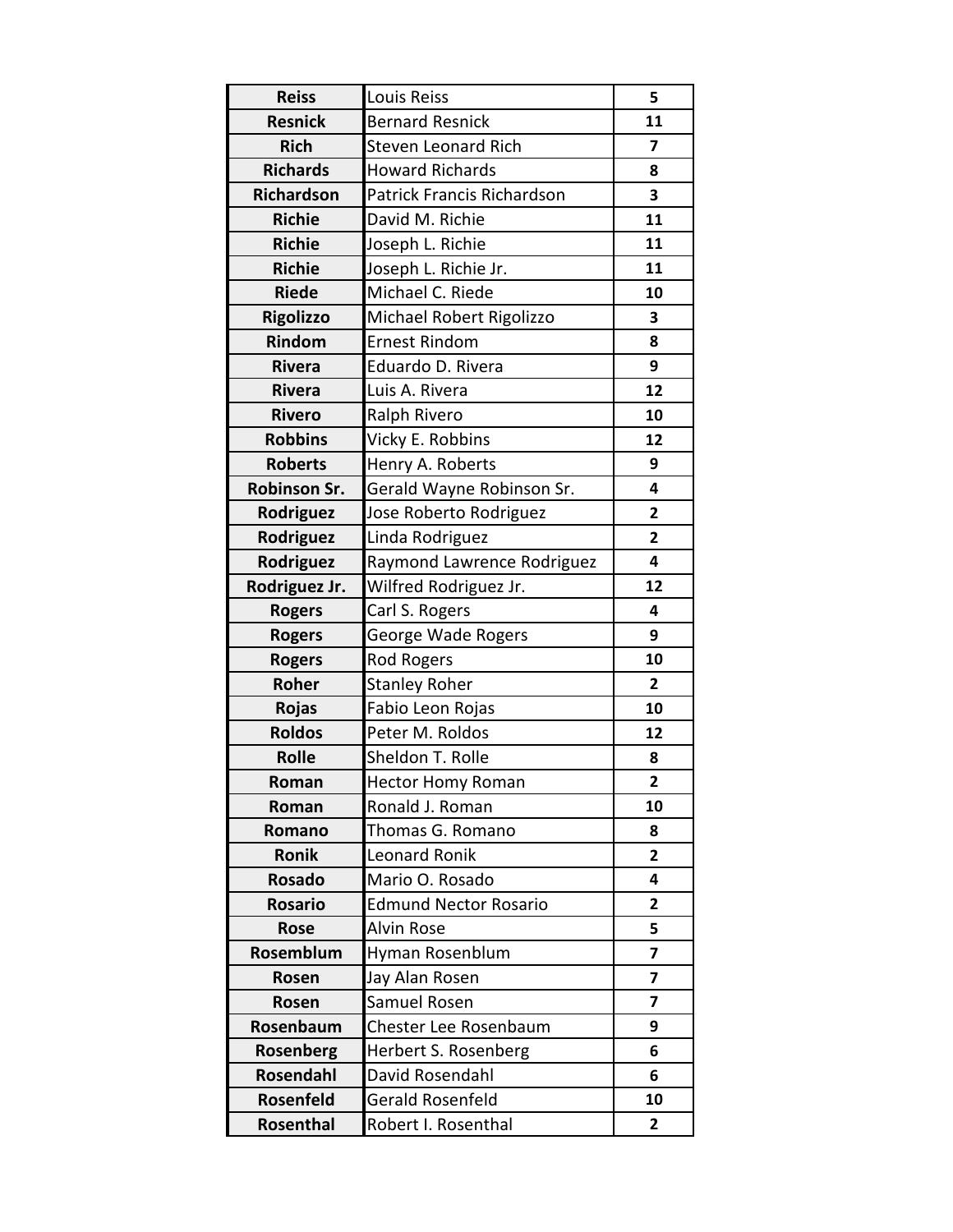| Rosenthal         | Seymour L. Rosenthal        | 7              |
|-------------------|-----------------------------|----------------|
| Rosenzweig        | <b>Stanley Rosenzweig</b>   | 10             |
| <b>Ross</b>       | Irving R. Ross              | 8              |
| <b>Ross</b>       | <b>Leonard Ross</b>         | 8              |
| Roth              | Lowell Roth                 | 6              |
| Roth              | <b>Eugene Roth</b>          | 8              |
| <b>Rubin</b>      | <b>Milton Rubin</b>         | 6              |
| <b>Ruiz</b>       | Wilfredo A. Ruiz, Esq.      | 6              |
| Rymer             | Joseph Ancermo Rymer        | 9              |
| <b>Sacco</b>      | Joseph Anthony Sacco        | 8              |
| <b>Sachnoff</b>   | <b>Gerald Sachnoff</b>      | $\mathbf{1}$   |
| <b>Saferstein</b> | <b>Israel Saferstein</b>    | $\overline{2}$ |
| <b>Saks</b>       | <b>Howard Saks</b>          | 10             |
| <b>Salamone</b>   | Peter John Salamone         | $\overline{2}$ |
| <b>Salazar</b>    | Damian Salazar              | 12             |
| Salz              | Sanford Salz                | $\overline{2}$ |
| <b>Salzberg</b>   | <b>Arnold Salzberg</b>      | 6              |
| <b>Samuel</b>     | <b>Harold Leon Samuel</b>   | 11             |
| <b>Sanders</b>    | Henry Leon Sanders          | 3              |
| <b>Sandhaus</b>   | Leonard J. Sandhaus         | $\mathbf{1}$   |
| <b>Sandhaus</b>   | Leonard J. Sandhaus         | 7              |
| <b>Sandler</b>    | Abraham J. Sandler          | 8              |
| <b>Sands</b>      | <b>Wallace Sands</b>        | 3              |
| <b>Santoro</b>    | Joseph V. Santoro           | 8              |
| <b>Santos</b>     | Ruan Luiz Santos            | 8              |
| <b>Satty</b>      | Sheldon Allan Satty         | $\mathbf{1}$   |
| <b>Savino</b>     | <b>Thomas Robert Savino</b> | 8              |
| <b>Savoca</b>     | Peter J. Savoca             | 3              |
| <b>Sayles</b>     | Percy Sayles lii            | 10             |
| <b>Schaefer</b>   | Herbert William Schaefer    | 9              |
| <b>Schaefer</b>   | Herbert William Schaefer    | $\mathbf{1}$   |
| <b>Schallus</b>   | <b>Tony Shallus</b>         | 8              |
| <b>Scharf</b>     | <b>Stanley Scharf</b>       | $\mathbf{1}$   |
| <b>Schechter</b>  | Leon Schechter              | 3              |
| <b>Schecter</b>   | Gerald Schecter             | $\overline{7}$ |
| <b>Schecter</b>   | Nathan Robert Schecter      | 7              |
| <b>Schein</b>     | Murray W. Schein            | 10             |
| <b>Scheiner</b>   | Jacob Scheiner              | 3              |
| <b>Schell</b>     | David Alexander Schell      | 8              |
| <b>Schenkel</b>   | Gerald B. Schenkel          | 3              |
| <b>Schenkel</b>   | Simon Schenkel              | 3              |
| <b>Schentzel</b>  | Marvin Schentzel            | 10             |
| <b>Scherr</b>     | Martin R. Scherr            | 2              |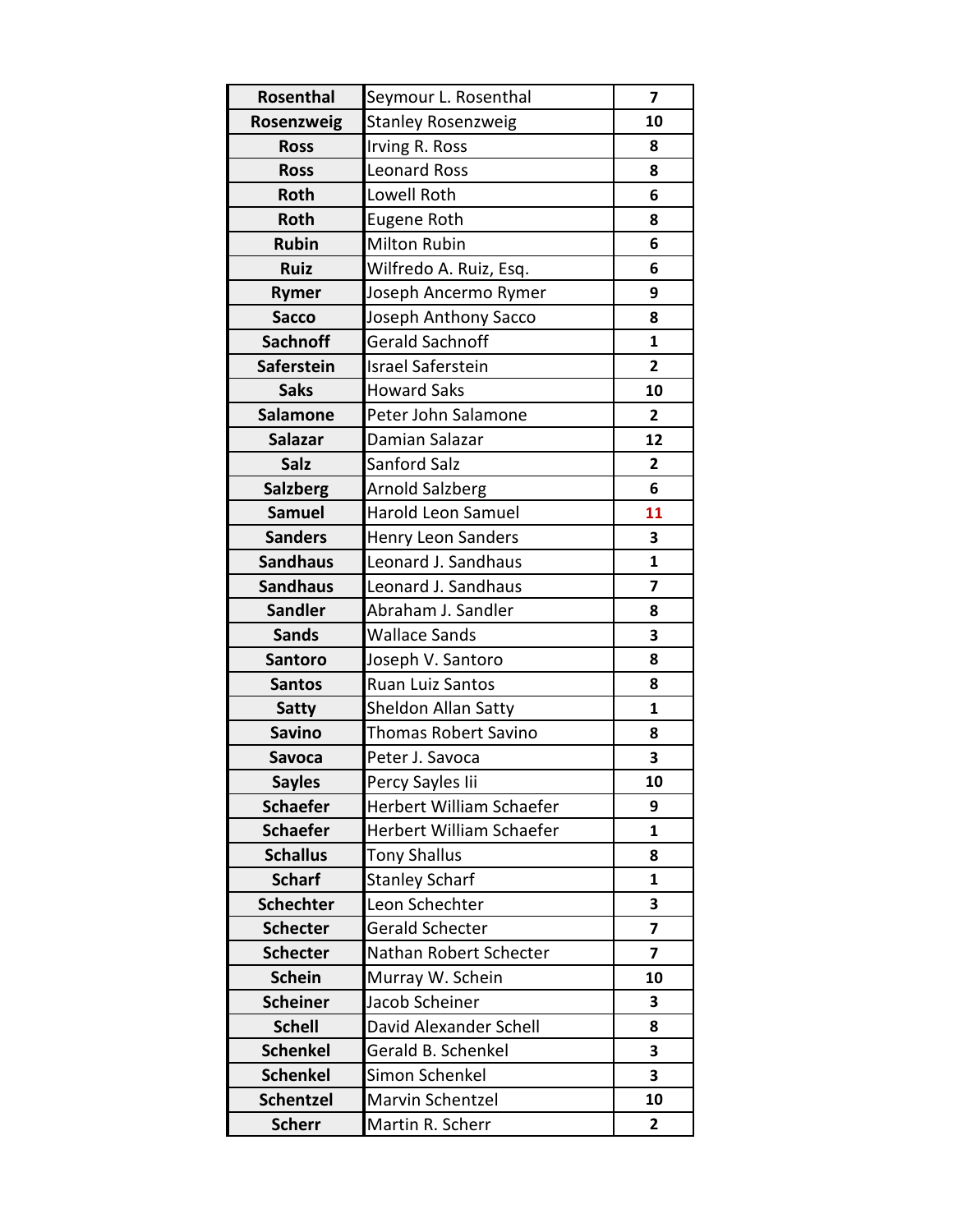| Schiemann         | Wesley W. Schiemann        | 10                      |
|-------------------|----------------------------|-------------------------|
| <b>Schlissel</b>  | Leo Schlissel              | 8                       |
| <b>Schneider</b>  | Eugene Schneider           | 8                       |
| <b>Schoenberg</b> | Sheldon Isidor Schoenberg  | 3                       |
| <b>Schoenfeld</b> | Benjamin Schoenfeld        | 3                       |
| <b>Schorr</b>     | <b>Arthur Schorr</b>       | 3                       |
| <b>Schorr</b>     | <b>Paul Arthur Schorr</b>  | 8                       |
| <b>Schrager</b>   | Aaron Schrager             | 9                       |
| <b>Schubert</b>   | Peter Juergen Schubert     | 11                      |
| <b>Schultz</b>    | Shelden Howard Schultz     | $\mathbf{1}$            |
| <b>Schvimmer</b>  | Joseph Harold Schvimmer    | $\mathbf{1}$            |
| <b>Schwartz</b>   | Evelyn Helen Schwartz      | $\mathbf{1}$            |
| <b>Schwartz</b>   | Harvey Schwartz            | $\mathbf{1}$            |
| <b>Schwartz</b>   | Irwin Schwartz             | $\mathbf{2}$            |
| <b>Schwartz</b>   | <b>Morton Schwartz</b>     | $\overline{\mathbf{z}}$ |
| <b>Schwartz</b>   | <b>Irwin Schwartz</b>      | 9                       |
| <b>Schwartz</b>   | Samuel G. Schwartz         | 11                      |
| <b>Schweifel</b>  | Seymore Leon Schweifel     | $\mathbf{1}$            |
| <b>Schweifel</b>  | Seymour Leon Schweifel     | $\overline{7}$          |
| <b>Schweitzer</b> | Jack Schweitzer            | 1                       |
| <b>Scibek</b>     | Ted S. Scibek              | $\mathbf{1}$            |
| <b>Scimeca</b>    | Joseph Harry Scimeca       | 3                       |
| <b>Scimeca</b>    | Harry Scimeca              | 9                       |
| <b>Scolnick</b>   | Nathan Scolnick            | $\overline{\mathbf{z}}$ |
| <b>Scott</b>      | Raliegh Calvin Scott       | 10                      |
| <b>Scott</b>      | <b>Richard Louis Scott</b> | 10                      |
| <b>Selbach</b>    | Stephen Charles Selbach    | 3                       |
| Selman            | Lorraine Selman            | 12                      |
| Sewell lii        | Sam J. Sewell Iii          | 10                      |
| <b>Sexton</b>     | Raymond Michael Sexton     | 9                       |
| <b>Shaknis</b>    | Robert D. Shaknis          | 8                       |
| <b>Shane</b>      | Raymond Shane              | 5                       |
| <b>Shane</b>      | <b>Sidney Shane</b>        | 11                      |
| <b>Shapiro</b>    | Albert Shapiro             | 3                       |
| <b>Shapiro</b>    | <b>Bernard Shapiro</b>     | 5                       |
| <b>Shapiro</b>    | Jerome M. Shapiro          | 5                       |
| Sheldon           | Ronald D. Sheldon          | 12                      |
| <b>Sheridan</b>   | Dennis J. Sheridan         | 5                       |
| <b>Sheridan</b>   | John Joseph Sheridan       | 7                       |
| <b>Sherman</b>    | Frank Scott Sherman        | 9                       |
| <b>Shernoff</b>   | <b>Bruce Shernoff</b>      | 8                       |
| <b>Shiffner</b>   | Richard H. Shiffner        | 2                       |
| <b>Shillin</b>    | Herman "Red" Shillin       | $\overline{\mathbf{z}}$ |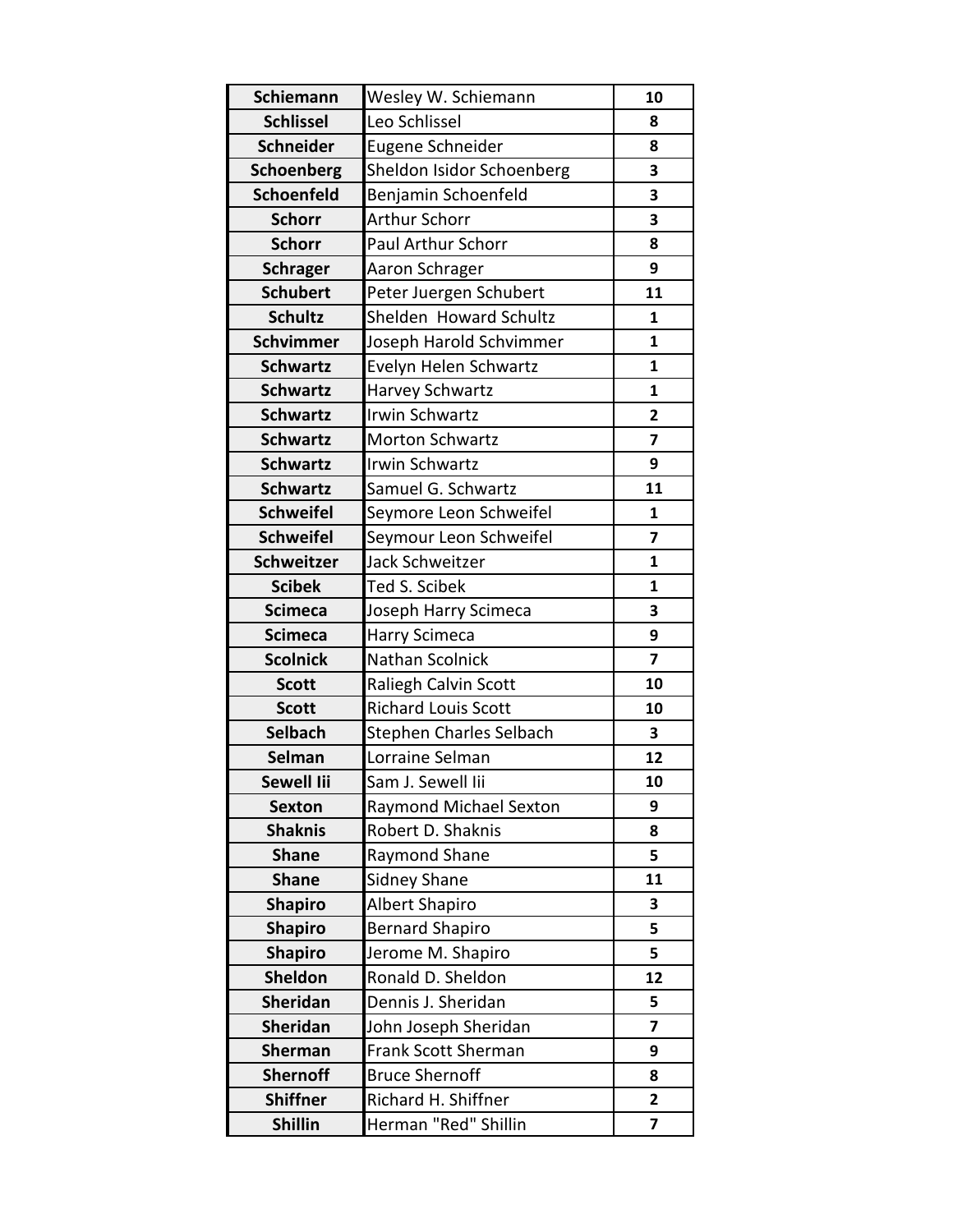| Shipley Jr.     | John R. Shipley Jr.           | 9              |
|-----------------|-------------------------------|----------------|
| Shnurman        | Murray Shnurman               | 9              |
| <b>Shtundel</b> | Joseph Shtundel               | 5              |
| <b>Shulman</b>  | Benjamin Shulman              | 11             |
| <b>Shumsker</b> | <b>Richard Shumsker</b>       | 3              |
| <b>Siegel</b>   | <b>Bernard Siegel</b>         | 3              |
| <b>Siegel</b>   | <b>Stanley Jacob Siegel</b>   | 5              |
| <b>Siegel</b>   | Aria Ira Siegel               | 9              |
| <b>Siegel</b>   | <b>Bernard Siegel</b>         | 12             |
| Silverman       | Abraham Silverman             | 5              |
| Silverman       | <b>Edward Silverman</b>       | 8              |
| <b>Silvers</b>  | <b>Gary Silvers</b>           | 4              |
| <b>Silvers</b>  | <b>Sidney Silvers</b>         | 4              |
| <b>Simmonds</b> | <b>Gary Simmonds</b>          | 11             |
| Simmons Jr.     | John L. Simmons Jr.           | 2              |
| <b>Simowitz</b> | <b>Melvin Simowitz</b>        | 4              |
| <b>Simpson</b>  | <b>Murray Simpson</b>         | 8              |
| <b>Sinclair</b> | <b>Gary Sinclair</b>          | 5              |
| <b>Sirota</b>   | <b>Milton Sirota</b>          | 8              |
| <b>Skabry</b>   | John L. Skabry                | 4              |
| <b>Skahill</b>  | Eileen Cornell Skahill        | 10             |
| <b>Skahill</b>  | John J. Skahill Jr.           | 10             |
| <b>Slinkard</b> | James E. Slinkard Jr          | 12             |
| <b>Slinkard</b> | Leona Slinkard                | 12             |
| Sloan Jr.       | Landon Watson Sloan Jr.       | 5              |
| <b>Smith</b>    | Doris Eileen Smith            | 4              |
| Smith           | <b>Harold Edward Smith</b>    | 4              |
| <b>Smith</b>    | <b>Raymond Robert Smith</b>   | 4              |
| <b>Smith</b>    | Jack Smith                    | 5              |
| <b>Smith</b>    | Robert Brevard Smith          | 5              |
| <b>Smith</b>    | Albert Jerome Smith           | 8              |
| <b>Smith</b>    | James C. Smith                | 9              |
| <b>Smith</b>    | <b>Allan Maurice Smith</b>    | 12             |
| <b>Smith</b>    | Kennard K. Smith              | 12             |
| <b>Smith</b>    | <b>Edward Smith</b>           | 10             |
| Smith Jr.       | Dallas Smith Jr.              | 8              |
| Smith Jr.       | William Harold Smith Jr.      | 11             |
| <b>Smoley</b>   | Jeffrey Allen Smoley          | 7              |
| <b>Snell</b>    | <b>Daniel Robert Snell</b>    | 8              |
| Snyder          | Sidney Snyder                 | $\overline{2}$ |
| <b>Snyder</b>   | <b>Thomas Snyder</b>          | $\overline{ }$ |
| <b>Snyder</b>   | <b>Herbert Raymond Snyder</b> | 10             |
| <b>Sokol</b>    | <b>Barry Sokol</b>            | 4              |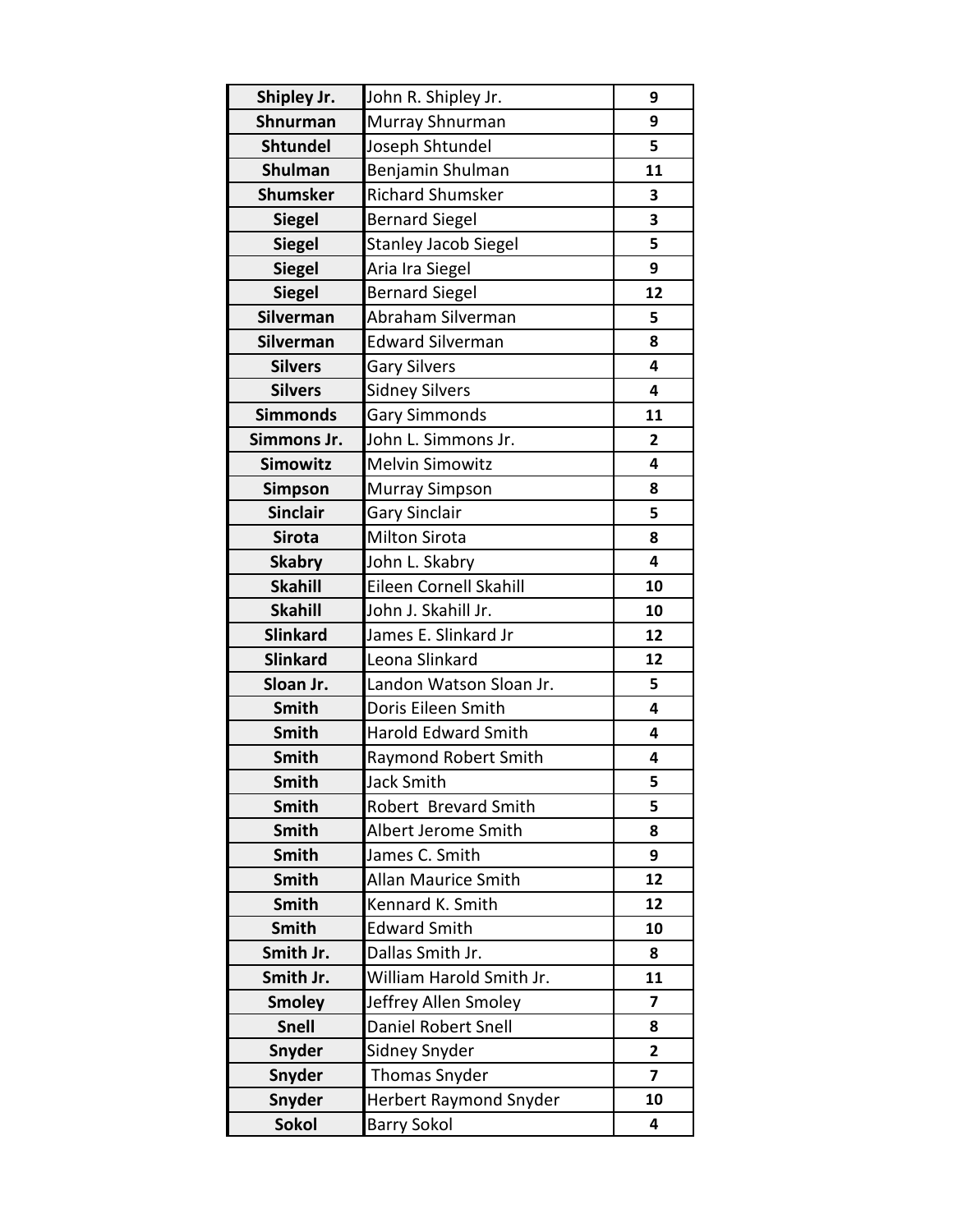| <b>Solarte</b>     | Edgar Jose Solarte              | 12                      |
|--------------------|---------------------------------|-------------------------|
| Solender           | Chester J. Solender             | 4                       |
| <b>Solomita</b>    | Donato Nicholas Solomita        | 5                       |
| Solomon            | Melvin Solomon                  | $\overline{\mathbf{4}}$ |
| <b>Solstein</b>    | Marvin Solstein                 | 4                       |
| Sonkin             | Benjamin Sonkin                 | 4                       |
| Span               | Willie James Span               | 7                       |
| <b>Sparber</b>     | Laurence H. Sparber             | 6                       |
| <b>Spence</b>      | Alfred Herman Spence Jr.        | 11                      |
| <b>Spinosa</b>     | Daniel Spinosa                  | 6                       |
| <b>Spira</b>       | Marvin Kenneth Spira            | 4                       |
| <b>Stafford</b>    | Craig L. Stafford               | 6                       |
| <b>Stafford</b>    | <b>Esther Perrotti Stafford</b> | 6                       |
| <b>Starman</b>     | <b>Stanley Starman</b>          | 4                       |
| <b>Starr</b>       | Alan Martin Starr               | 2                       |
| <b>Starr</b>       | Sol Saul Starr                  | 6                       |
| <b>Stasik</b>      | <b>Adeline Stasik</b>           | 4                       |
| <b>States</b>      | <b>Robert Jeffrey States</b>    | 4                       |
| <b>Stavros</b>     | <b>Arthur William Stavros</b>   | 12                      |
| <b>Stein</b>       | Gilbert Irwin Stein             | 2                       |
| <b>Stein</b>       | Morrie Jack Stein               | 6                       |
| <b>Stein</b>       | Gilbert Irwin Stein             | $\overline{\mathbf{z}}$ |
| <b>Stein</b>       | Harry Melville Stein            | 7                       |
| <b>Stein</b>       | Morrie Jack Stein               | 12                      |
| <b>Steinberg</b>   | <b>Frank Steinberg</b>          | 6                       |
| <b>Steinberg</b>   | Hyman Abraham Steinberg         | $\overline{\mathbf{z}}$ |
| <b>Steinberg</b>   | Leon Aaron Steinberg            | 7                       |
| <b>Stella</b>      | Harry Stella                    | $\overline{2}$          |
| <b>Stephenson</b>  | Benjamin F. Stephenson          | 6                       |
| <b>Sternberg</b>   | Howard A. Sternberg             | 6                       |
| <b>Stockhammer</b> | Joseph Abraham Stockhammer      | 11                      |
| <b>Stone</b>       | <b>Sidney Stone</b>             | $\overline{\mathbf{2}}$ |
| <b>Strachan</b>    | John C. Strachan Jr.            | 12                      |
| <b>Strause</b>     | Harold D. Strause               | 6                       |
| <b>Strauss</b>     | <b>Samuel Jacob Strauss</b>     | 7                       |
| <b>Stromfeld</b>   | Morris M. Stromfeld             | 2                       |
| Stroupe Jr.        | George W. Stroupe Jr.           | 6                       |
| Stroupe Jr.        | George W. Stroupe Jr.           | 7                       |
| <b>Stuart</b>      | Lawrence Gary Stuart            | 10                      |
| <b>Sudler</b>      | Stanley D. Sudler               | 11                      |
| <b>Sullivan</b>    | Edward A. Sullivan              | 12                      |
| <b>Summerson</b>   | Richard William Summerson       | 11                      |
| <b>Surrusco</b>    | Joseph John Surrusco            | 11                      |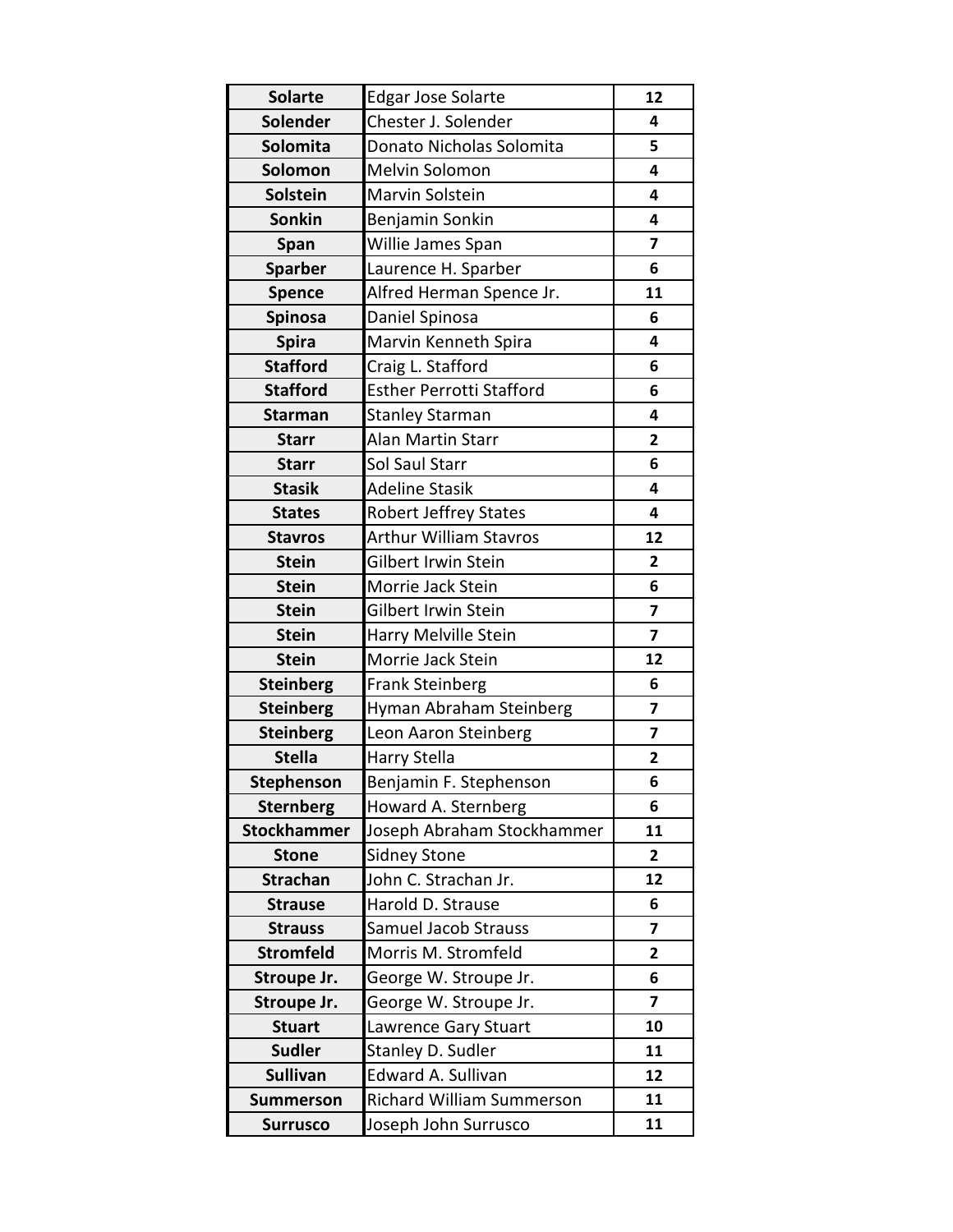| <b>Sussman</b>     | Max Sussman                       | 9              |
|--------------------|-----------------------------------|----------------|
| <b>Swick</b>       | <b>Jack Harold Swick</b>          | 10             |
| <b>Sylvester</b>   | James Patrick Sylvester           | $\overline{2}$ |
| <b>Taback</b>      | <b>Abraham Morton Taback</b>      | 8              |
| <b>Tabakin</b>     | Gilbert Tabakin                   | $\mathbf{1}$   |
| <b>Tacon</b>       | Luis Albert Tacon                 | 6              |
| <b>Talabisco</b>   | John Joseph Talabisco             | 10             |
| <b>Tarpy</b>       | Patrick Andrew Tarpy              | 9              |
| <b>Tartakow</b>    | Norman H. Tartakow                | 8              |
| <b>Tarte lii</b>   | Andrew Charles Tarte lii          | 9              |
| <b>Tarver</b>      | <b>Chaunice Tarver</b>            | 12             |
| <b>Tase</b>        | Donald Joseph Tase                | $\mathbf{1}$   |
| <b>Taylor</b>      | Kenneth Oscar Taylor Jr.          | $\mathbf{1}$   |
| <b>Taylor</b>      | Sheldon Taylor                    | 5              |
| <b>Taylor</b>      | <b>Richard Steven Taylor</b>      | 8              |
| <b>Taylor</b>      | Melissa V. Taylor                 | 12             |
| <b>Tekula</b>      | David Joseph Tekula               | 3              |
| <b>Thomas</b>      | Bryson M. Thomas                  | 12             |
| <b>Thomas</b>      | Otis J. Thomas                    | 12             |
| <b>Thompson</b>    | Thomas E. Thompson                | 10             |
| <b>Thumudo</b>     | Robert E.Thumudo                  | 6              |
| <b>Timm</b>        | David J. Timm                     | 3              |
| <b>Timpson</b>     | Roberta Kymberly Timpson          | 11             |
| <b>Tobias</b>      | Rhona Beth Tobias                 | 5              |
| <b>Tolmach</b>     | Barry Jay Tolmach                 | 9              |
| <b>Topper</b>      | <b>Howard Topper</b>              | 12             |
| <b>Toppin</b>      | Michael Ernest Toppin             | 4              |
| <b>Torn</b>        | Lawrence L. Torn                  | 5              |
| <b>Toro</b>        | Jamie Toro                        | 12             |
| <b>Tosto</b>       | John Paul Tosto                   | 4              |
| Tracy Jr.          | Elbridge Gerry Tracy Jr.          | 7              |
| <b>Triana</b>      | Christopher Triana                | 9              |
| <b>Tschiggfrie</b> | Richard L. Tschiggfrie            | 6              |
| Tutolo Jr.         | Rocco William Tutolo Jr.          | 8              |
| <b>Tzucanow</b>    | <b>Gregory Alexander Tzucanow</b> | 7              |
| <b>Unik</b>        | Steven D. Unik                    | 12             |
| Valdastri Jr.      | Ernest Joseph Valdastri Jr.       | $\overline{2}$ |
| <b>Vales</b>       | Jose C. Vales                     | 1              |
| Van Pelt           | Jeffrey P. Van Pelt               | 2              |
| <b>Van Pelt</b>    | Theodore W. Van Pelt              | $\overline{2}$ |
| Vannucci           | Peter Victor Vannucci             | 11             |
| Vasquez            | Christina Vasquez                 | 12             |
| Vasquez            | Thomas Vasquez                    | 12             |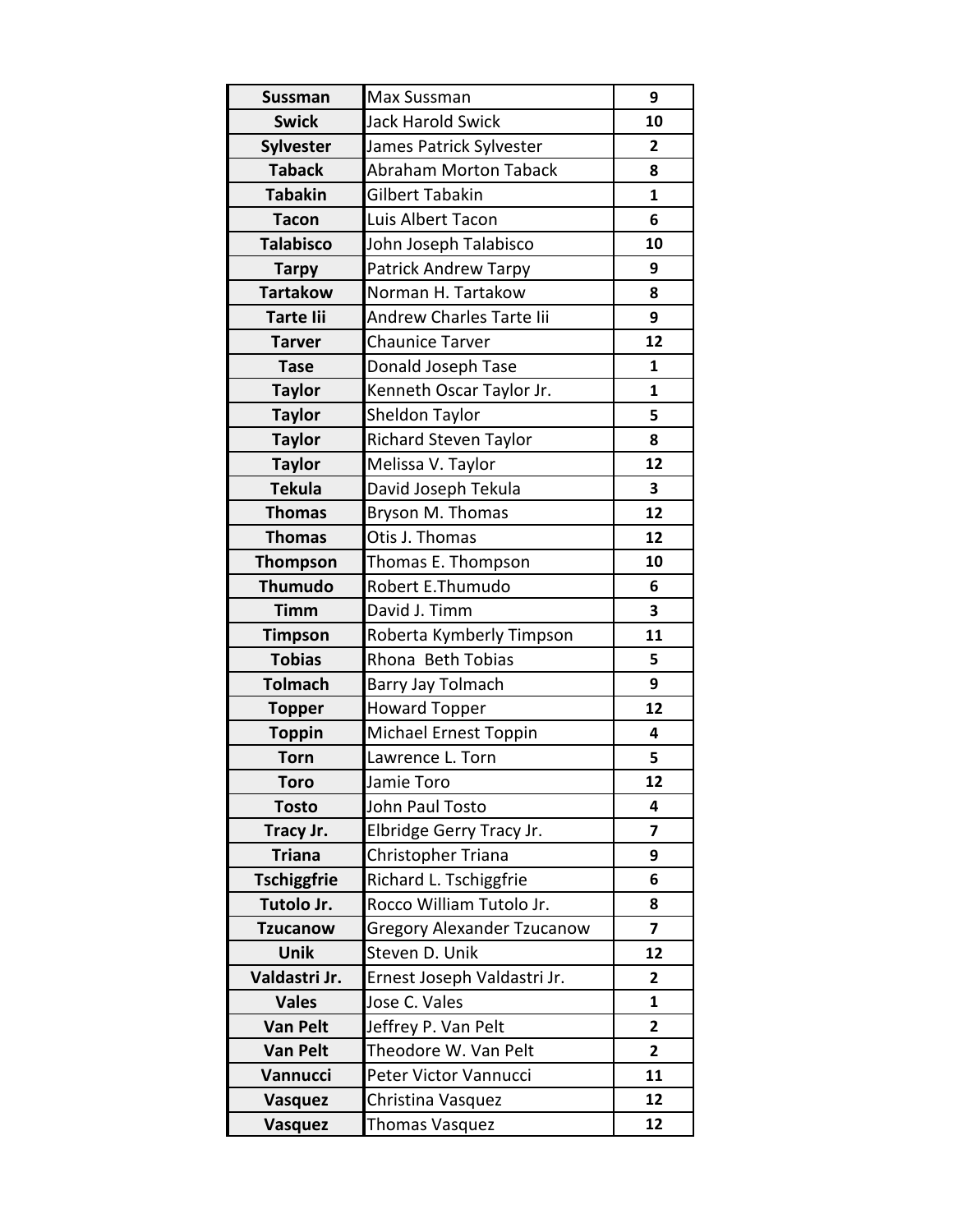| Vazquez, Jr.     | Santiago C. Vazquez, Jr.     | $\mathbf{1}$            |
|------------------|------------------------------|-------------------------|
| Vega             | Edwin A. Vega                | 10                      |
| <b>Vets</b>      | Louis W. Vets                | 5                       |
| <b>Vilca</b>     | Jessica Sonia Vilca          | 10                      |
| Villalta Jr.     | Jose Ali Villalta Jr.        | 12                      |
| <b>Vincent</b>   | Norman A. Vincent            | 9                       |
| <b>Viverette</b> | <b>Harold Lee Viverette</b>  | 5                       |
| Voigt            | James Philip Voigt           | 8                       |
| Vomero Jr.       | Alfred Vomero Jr.            | 6                       |
| Voudy            | <b>Frank Vincent Voudy</b>   | 8                       |
| Wagner           | David William Wagner         | $\mathbf{1}$            |
| <b>Wald</b>      | Daniel Wald                  | $\overline{\mathbf{z}}$ |
| Waldman          | Ned A Waldman                | 1                       |
| Waldman          | <b>Arthur Morris Waldman</b> | 10                      |
| <b>Wallace</b>   | <b>Max Arnold Wallace</b>    | $\overline{\mathbf{z}}$ |
| <b>Wallach</b>   | William Wallach              | $\overline{2}$          |
| <b>Ward</b>      | <b>Edward Allen Ward</b>     | 10                      |
| <b>Wark</b>      | Lawrence B. Wark             | 10                      |
| <b>Warner</b>    | John Henry Warner            | 10                      |
| Wasserman        | Milton Wasserman             | $\overline{\mathbf{z}}$ |
| <b>Waters</b>    | John Henry Waters            | 9                       |
| Waxman           | Elliot D Waxman              | $\overline{2}$          |
| Weber            | Mitchell S. Weber            | 3                       |
| Weel             | Gordon Jay Weel              | 9                       |
| Weinberg         | Robert M. Weinberg           | 3                       |
| Weiner           | <b>Richard Weiner</b>        | $\overline{7}$          |
| Weinowitz        | Henry Weinowitz              | $\mathbf{1}$            |
| Weinstein        | Karl Weinstein               | 1                       |
| Weinstock        | Werner Weinstock             | 3                       |
| <b>Weiss</b>     | John Stewart Weiss           | 4                       |
| Weissberg        | <b>Martin Weissberg</b>      | 11                      |
| Weissman         | Herbert J. Weissman          | $\overline{2}$          |
| Weissman         | Max Weissman                 | 5                       |
| Weissman         | Alvin Weissman               | 7                       |
| Welsh            | <b>Bernard Allen Welsh</b>   | 6                       |
| Wenzel           | James Edward Wenzel          | 10                      |
| <b>West</b>      | James West                   | $\overline{2}$          |
| West             | Malan D. West                | 5                       |
| Weston           | Lawrence Zachary Weston      | 5                       |
| Wheatley         | Tina Marie Wheatley          | $\mathbf{2}$            |
| Wheeler          | Michael C. Wheeler           | 12                      |
| <b>White</b>     | <b>Russell William White</b> | 4                       |
| <b>White</b>     | Debora Ann White             | 10                      |